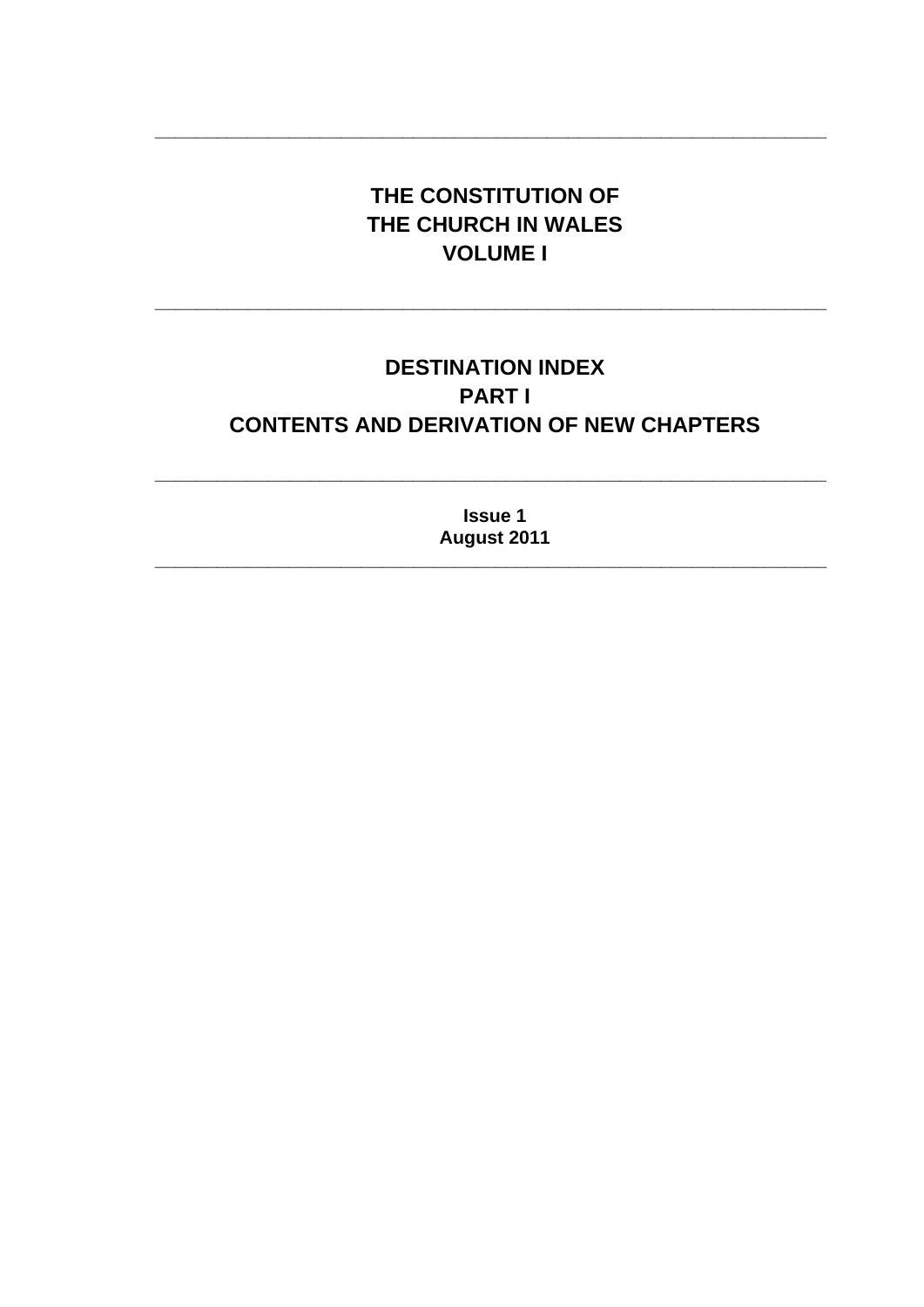| <b>CHAPTER I:</b><br>(C1)        |                                           |
|----------------------------------|-------------------------------------------|
|                                  |                                           |
| <b>CHAPTER II:</b>               |                                           |
| $(C \parallel)$                  |                                           |
| (RII)                            |                                           |
| <b>CHAPTER III:</b><br>(CIII)    |                                           |
| <b>CHAPTER IV:</b>               |                                           |
|                                  | <b>The Diocese</b>                        |
| (C IV A)                         |                                           |
| (R IV A)                         |                                           |
| (C IV B)                         |                                           |
| (R IV B)                         |                                           |
| (C IV C)                         |                                           |
| (R IV C)                         |                                           |
| (C IV D)                         |                                           |
| <b>CHAPTER V:</b>                |                                           |
| (C V)                            | The Archbishop and the Diocesan Bishops15 |
| (R V A)                          |                                           |
| <b>CHAPTER VI:</b>               |                                           |
| (C VI)                           | Appointments and Nominations  17-18       |
| (R VI)                           |                                           |
| <b>CHAPTER VII:</b><br>$(C$ VII) |                                           |
| (R VII)                          |                                           |
| <b>CHAPTER VIII:</b>             |                                           |
| (C VIII)                         |                                           |
| <b>CHAPTER IX:</b>               |                                           |
| (CIX)                            | <b>The Tribunal and The Courts</b>        |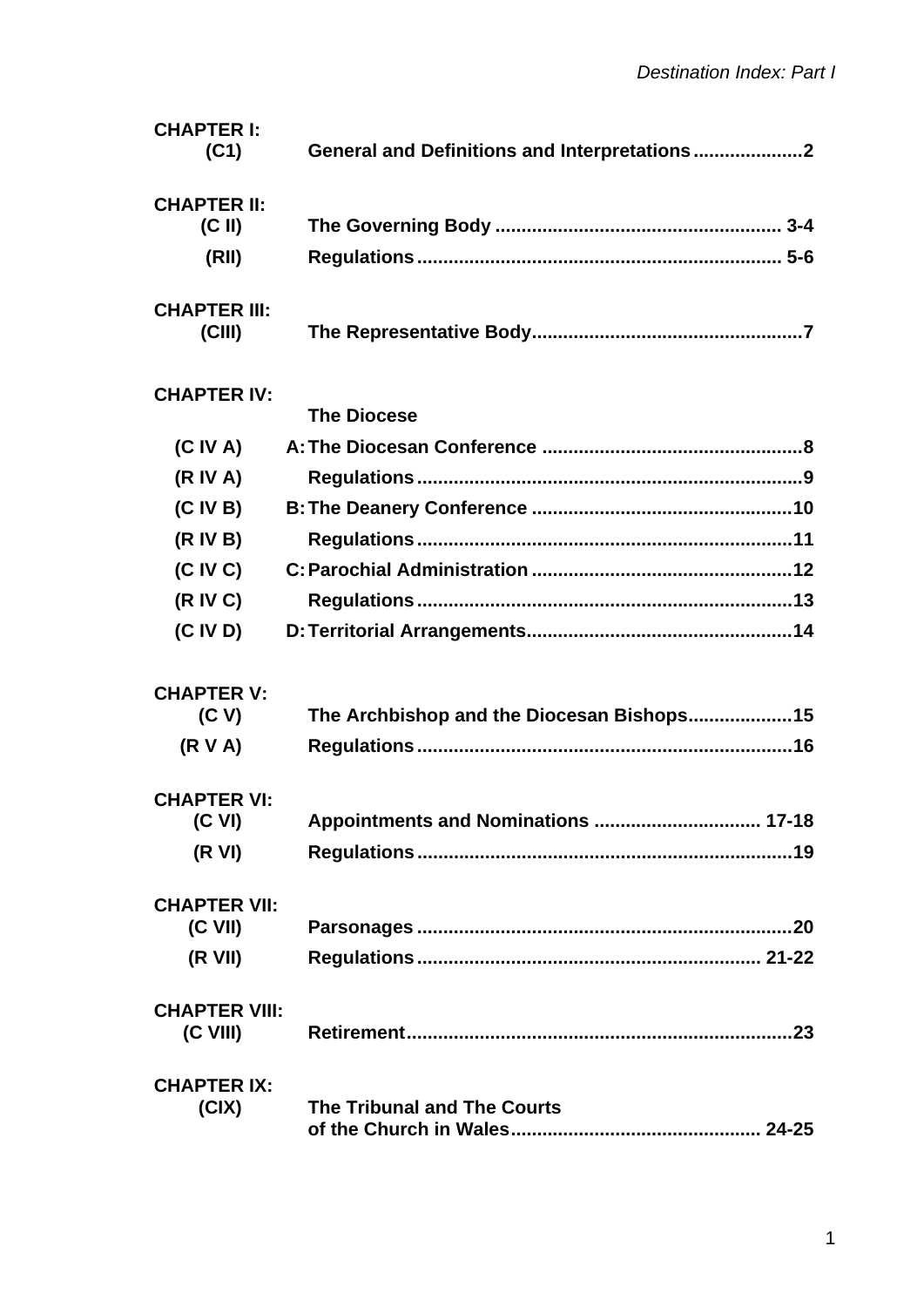### **NEW CHAPTER I: General and Definitions and Interpretation**

| Part I: | General |       |                |
|---------|---------|-------|----------------|
|         | 1       | Ch I  | 1              |
|         | 2       | Ch I  | $\overline{2}$ |
|         | 3       | Ch II | 71/72          |
|         | 4       | Ch II | 73             |
|         | 5       | Ch XI | 47             |
|         | 6       | Ch II | 82             |
|         |         | Ch I  | 5              |
|         |         |       |                |

# Part II: Interpretations and Definitions<br>7 Ch I 3

- *Ch I 3*
- *New*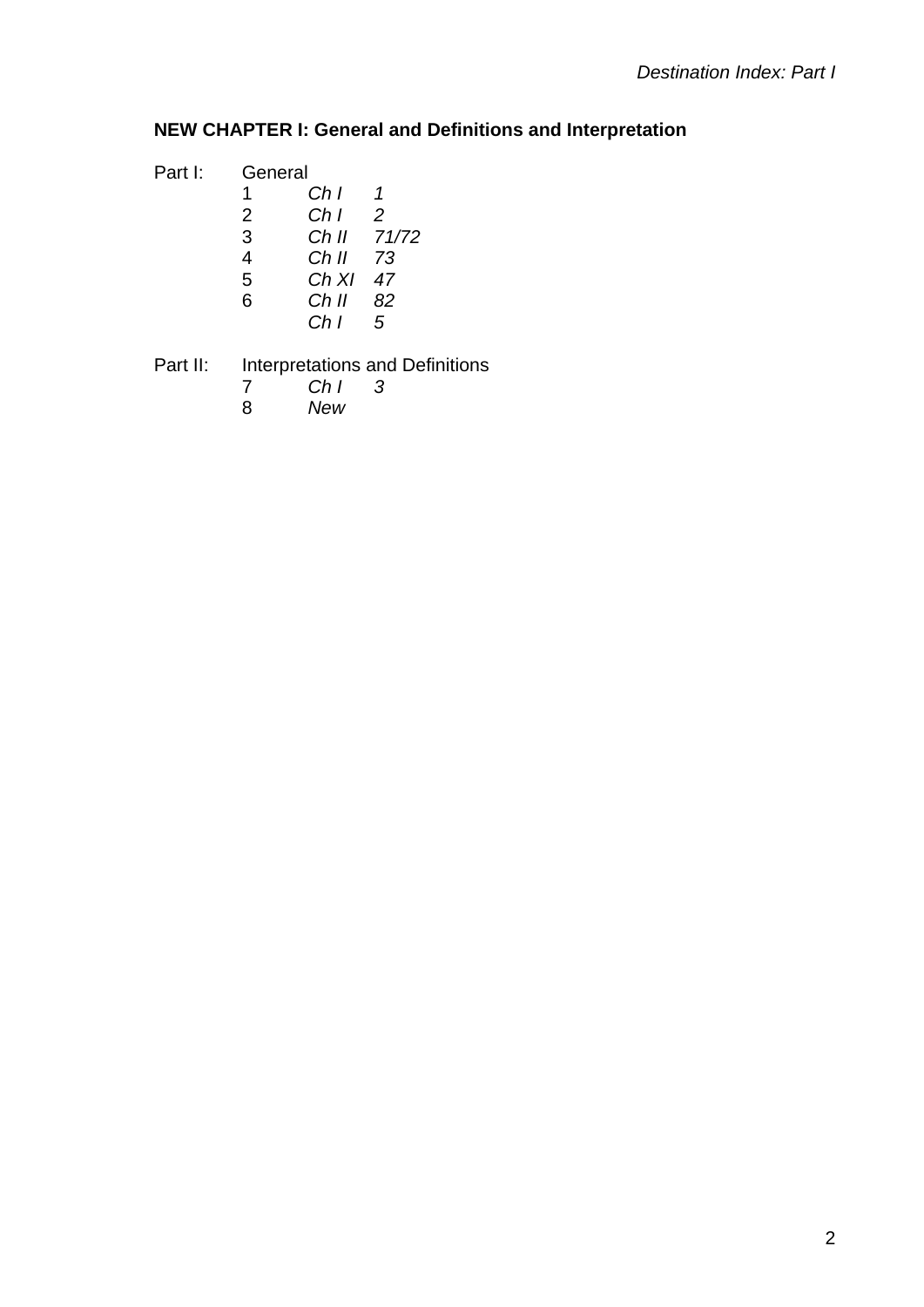# **NEW CHAPTER II: The Governing Body**

| Part I:   | Composition<br>1<br>$\overline{2}$<br>3<br>4                                                           | Ch II<br>Ch II<br>Ch II<br>Ch II                                                                                                              | 1<br>$\overline{2}$<br>5<br>6                                                          |                                                                                                                                                                                                                         |
|-----------|--------------------------------------------------------------------------------------------------------|-----------------------------------------------------------------------------------------------------------------------------------------------|----------------------------------------------------------------------------------------|-------------------------------------------------------------------------------------------------------------------------------------------------------------------------------------------------------------------------|
| Part II:  | 5<br>6<br>7<br>8                                                                                       | Ch II<br>Ch II<br>Ch II<br>Ch II                                                                                                              | <b>Qualification for Membership</b><br>10<br>11<br>14<br>15(3)                         |                                                                                                                                                                                                                         |
| Part III: | Meetings<br>9<br>10                                                                                    | Ch II<br>Ch II                                                                                                                                | 17<br>81                                                                               |                                                                                                                                                                                                                         |
| Part IV:  | Powers<br>11<br>12<br>13<br>14<br>15<br>16<br>17<br>18<br>19<br>20<br>21<br>22<br>23<br>24<br>25<br>26 | Ch II<br>Ch II<br>Ch II<br><b>New</b><br>Ch II<br>Ch II<br>Ch II<br>Ch II<br>Ch II<br>Ch II<br>Ch II<br>Ch II<br>New<br>New<br>Ch II<br>Ch II | 36/37/43<br>33<br>56<br>78<br>79/80<br>47<br>64<br>76<br>56<br>57<br>58<br>61<br>62/63 | <b>The Constitution</b><br><b>General Powers</b><br>Matters relating to the Governing Body<br>Matters relating to the Representative Body<br>Matters relating to the Diocesan Conference<br><b>Miscellaneous Powers</b> |
| Part V:   | <b>Bill Procedure</b><br>27<br>28<br>29<br>30<br>31<br>32                                              | Ch II<br>Ch II<br>Ch II<br>Ch II<br>Ch II<br>Ch II                                                                                            | 38<br>39<br>40<br>41<br>42(1)<br>42(2)                                                 | Introduction of a bill<br>Publication and Consideration of a bill                                                                                                                                                       |
| Part VI:  | <b>Motions</b><br>33<br>34                                                                             | Ch II<br>Ch II                                                                                                                                | 34<br>35                                                                               |                                                                                                                                                                                                                         |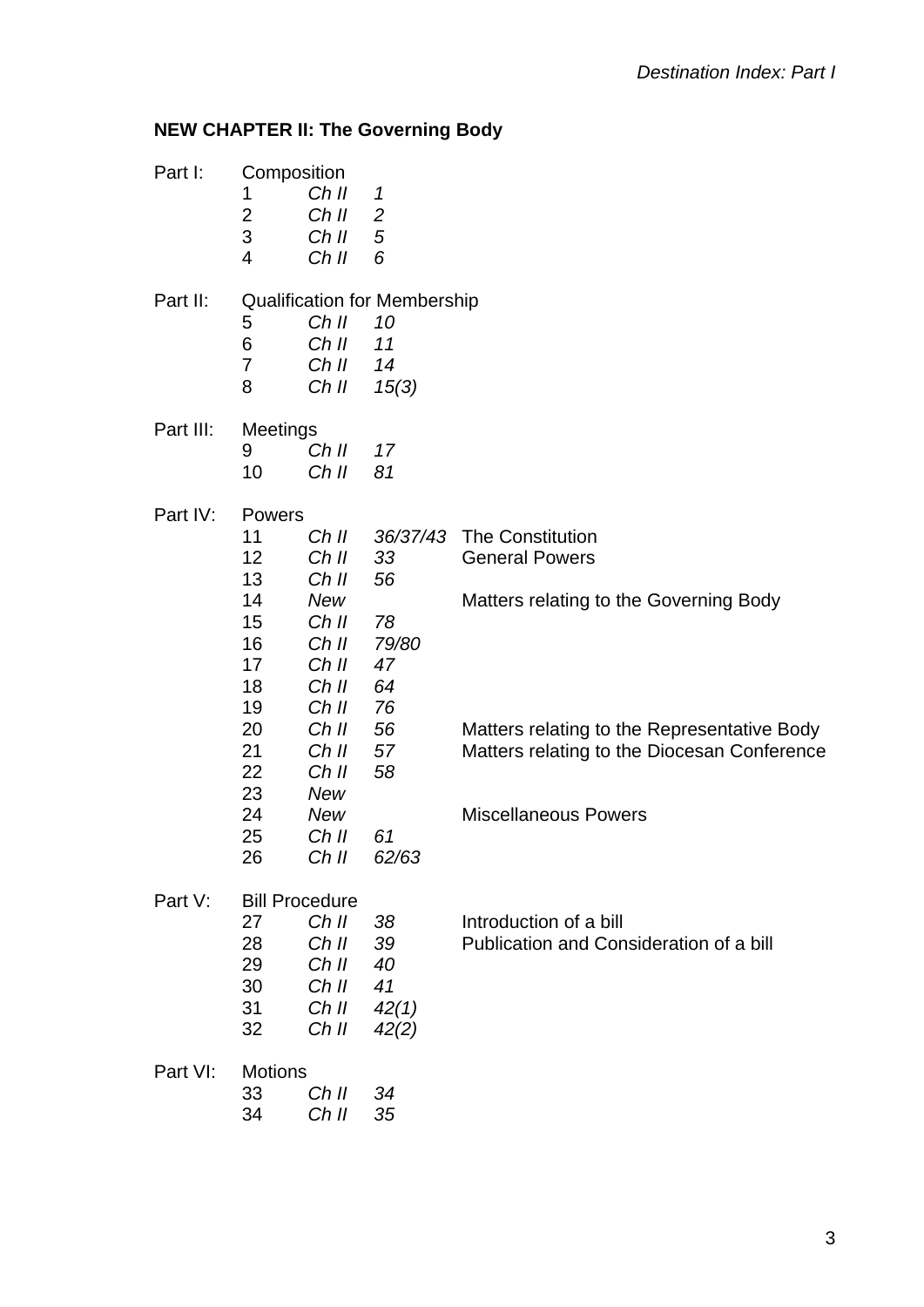Part VII: Procedure for the Making and coming into force of Regulations 35 *New* 

| Part VIII: General |     |           |                                                                            |
|--------------------|-----|-----------|----------------------------------------------------------------------------|
|                    | 36  |           | Ch II 33(2) Saving of Powers of the Archbishop and the<br>Diocesan Bishops |
|                    | .37 | $ChII$ 32 |                                                                            |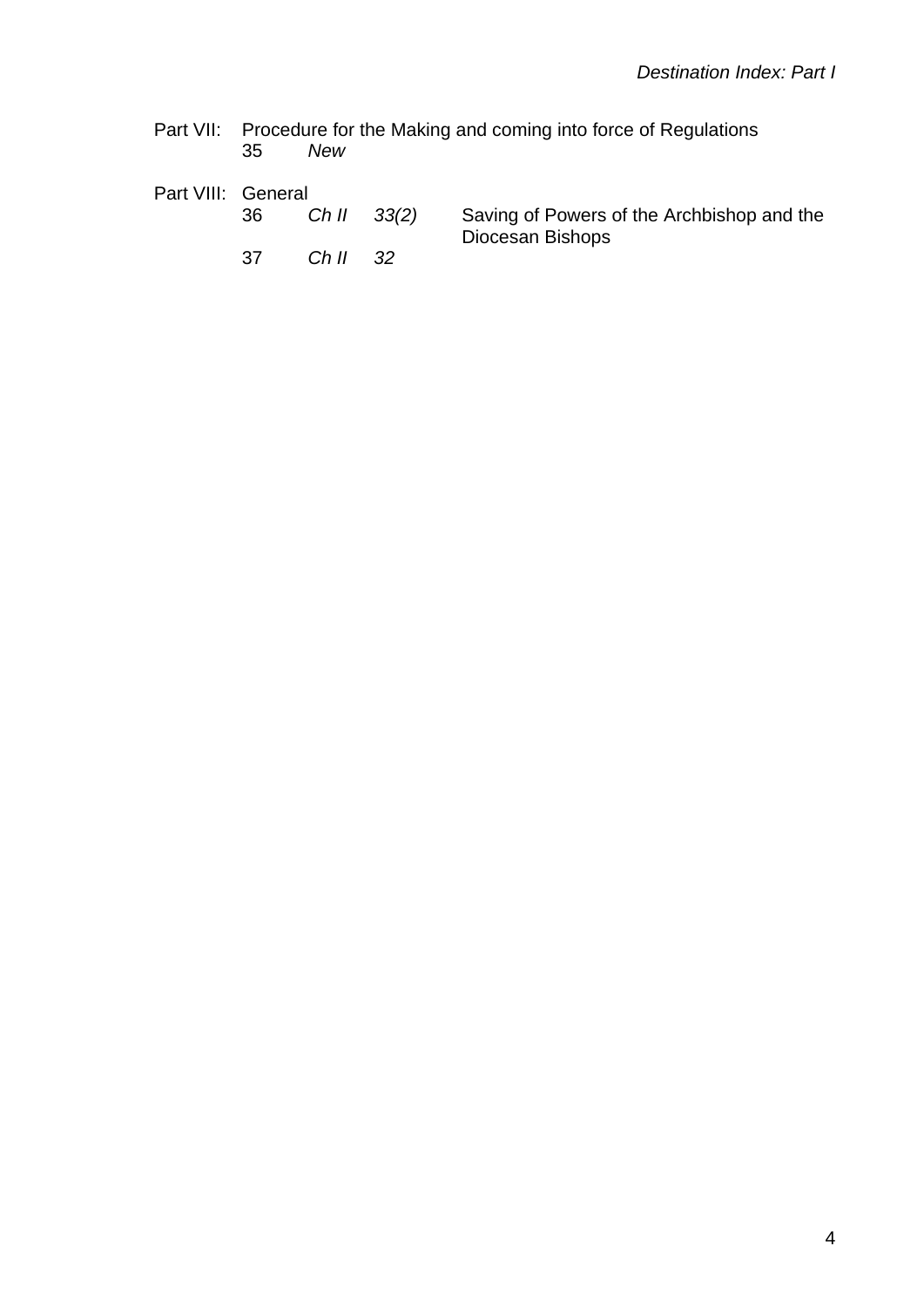### **NEW CHAPTER II: Regulations Relating to the Governing Body**

| Part 1:   | 1<br>$\overline{2}$<br>3<br>$\overline{\mathbf{4}}$<br>5<br>6<br>7                                             | Ch II<br>Ch II<br>Ch II<br>Ch II<br>Ch II<br>Ch II<br>Ch II                                                                                           | 5(2)(3)<br>5(4)<br>$\overline{7}$<br>9<br>22/27<br>28<br>29                                              | <b>Composition of the Governing Body</b><br>The Deans<br>Archdeacons<br><b>Ex-officio Members</b><br>Co-opted Members<br><b>Elected Members</b> |
|-----------|----------------------------------------------------------------------------------------------------------------|-------------------------------------------------------------------------------------------------------------------------------------------------------|----------------------------------------------------------------------------------------------------------|-------------------------------------------------------------------------------------------------------------------------------------------------|
| Part II:  | 8<br>9<br>10<br>11<br>12<br>13<br>14<br>15                                                                     | Ch II<br>Ch II<br>Ch II<br>Ch II<br>Ch II<br>Ch II<br>Ch II<br>Ch II                                                                                  | <b>Duration of Memberships</b><br>11(2)<br>12<br>13<br>15(1)<br>16<br>15(2)<br>26<br>30                  |                                                                                                                                                 |
| Part III: | Meetings<br>16<br>17<br>18<br>19<br>20<br>21<br>22<br>23<br>24<br>25<br>26<br>27<br>28<br>29<br>30<br>31<br>32 | Ch II<br>Ch II<br>Ch II<br>Ch II<br>Ch II<br>Ch II<br>Ch II<br>Ch II<br>Ch II<br>Ch II<br>Ch II<br>Ch II<br>Ch II<br>Ch II<br>Ch II<br>Ch II<br>Ch II | 18<br>19<br>20<br>21<br>23<br>24<br>25<br>44<br>45<br>46<br>48<br>49<br>50<br>51<br>52/53/54<br>55<br>69 |                                                                                                                                                 |
| Part VI:  | 33                                                                                                             |                                                                                                                                                       | Ch IX 22/23/24                                                                                           | Provisions consequent upon the Election of the Archbishop                                                                                       |

 *Ch IX 22/23/24* 

Part V: The Standing Committee

| 34 | Ch II | -64 | Composition |
|----|-------|-----|-------------|
|----|-------|-----|-------------|

- *Ch II 64(5)* Meetings
- *Ch II 65* Powers and Duties
- *Ch II 70/74/75/77*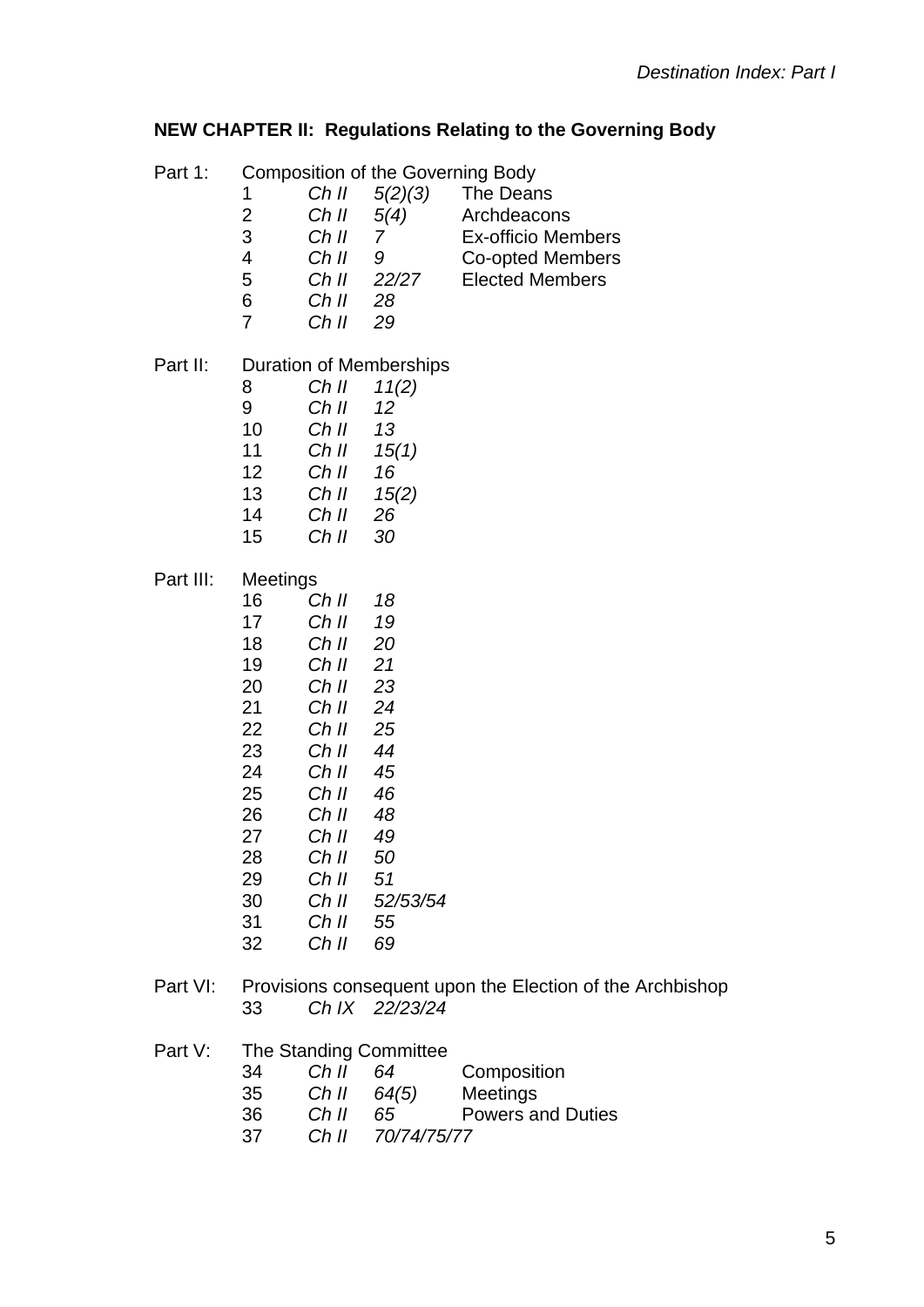Part VIII: Other Committees of the Governing Body

39 *Ch II 68*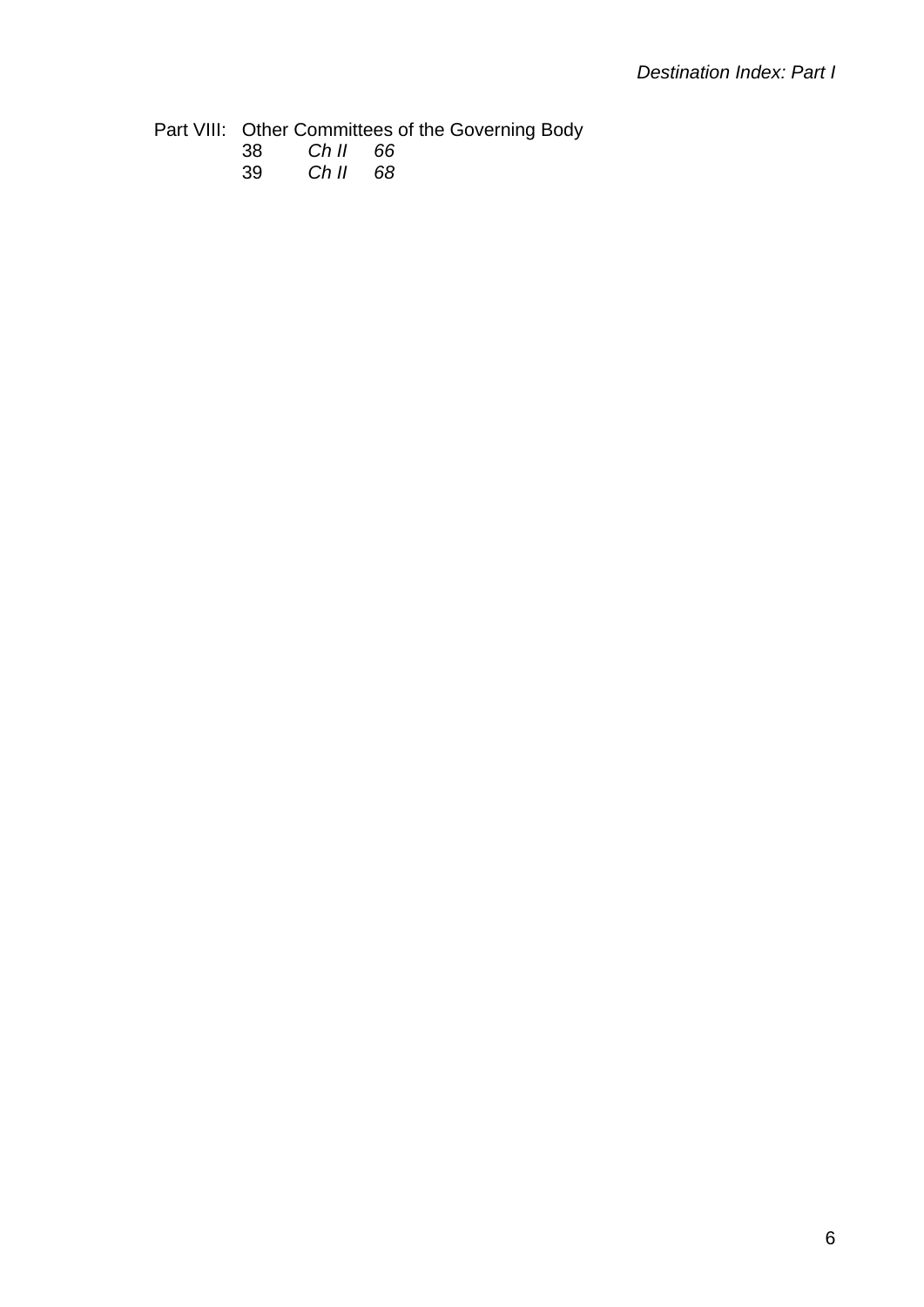## **NEW CHAPTER III: The Representative Body**

| Part 1:   | General     |           |                                     |                |
|-----------|-------------|-----------|-------------------------------------|----------------|
|           | 1           | Ch III    | 39                                  |                |
| Part II:  | Composition |           |                                     |                |
|           | 2(a)        | $Ch$ III  | 2                                   | Membership     |
|           | 2(b)        | Ch III    | 3                                   |                |
|           | 2(c)        | Ch III 4  |                                     |                |
|           | 2(d)        | Ch III 5  |                                     |                |
|           | 3           |           | Ch III 13/14/15                     |                |
|           | 4           | Ch III    | 31                                  |                |
|           | 5           | Ch III 18 |                                     |                |
| Part III: |             |           | <b>Qualification for Membership</b> |                |
|           | 6           | Ch III 6  |                                     |                |
|           | 7           | Ch III 7  |                                     |                |
|           | 8           | Ch III 8  |                                     |                |
|           | 9           | Ch III 9  |                                     |                |
|           | 10          | $Ch$ III  | 16                                  |                |
| Part IV:  | Procedure   |           |                                     |                |
|           | 11          |           | Ch III 19/38                        |                |
|           | 12          | $Ch$ III  | 37                                  |                |
| Part V:   | Powers      |           |                                     |                |
|           | 13          | Ch III    | 29                                  |                |
|           | 14          | Ch III    | 30                                  |                |
|           | 15          |           | Ch III 32(1)                        | Appointment o  |
|           | 16          |           | Ch III 32(2)                        | Property and M |
|           | 17          | Ch III 20 |                                     |                |
|           | 18          | Ch III 21 |                                     |                |
|           | 19          | Ch III 22 |                                     |                |
|           | 20          | Ch III    | 23                                  |                |
|           | 21          | Ch III    | 24                                  |                |
|           | 22          | Ch III    | 25                                  |                |
|           | 23          | Ch III    | 26                                  |                |
|           | 24          | Ch III    | 33                                  |                |
|           | 25          | New       |                                     |                |
|           | 26          | New       |                                     |                |
|           | 27          | Ch III    | 35                                  |                |
|           | 28          | Ch III    | 27                                  |                |
|           | 29          | Ch III    | 34                                  |                |
|           | 30          | Ch III    | 28                                  |                |
|           | 31          | Ch III    | 36                                  |                |

 Committees **Management of Recourses**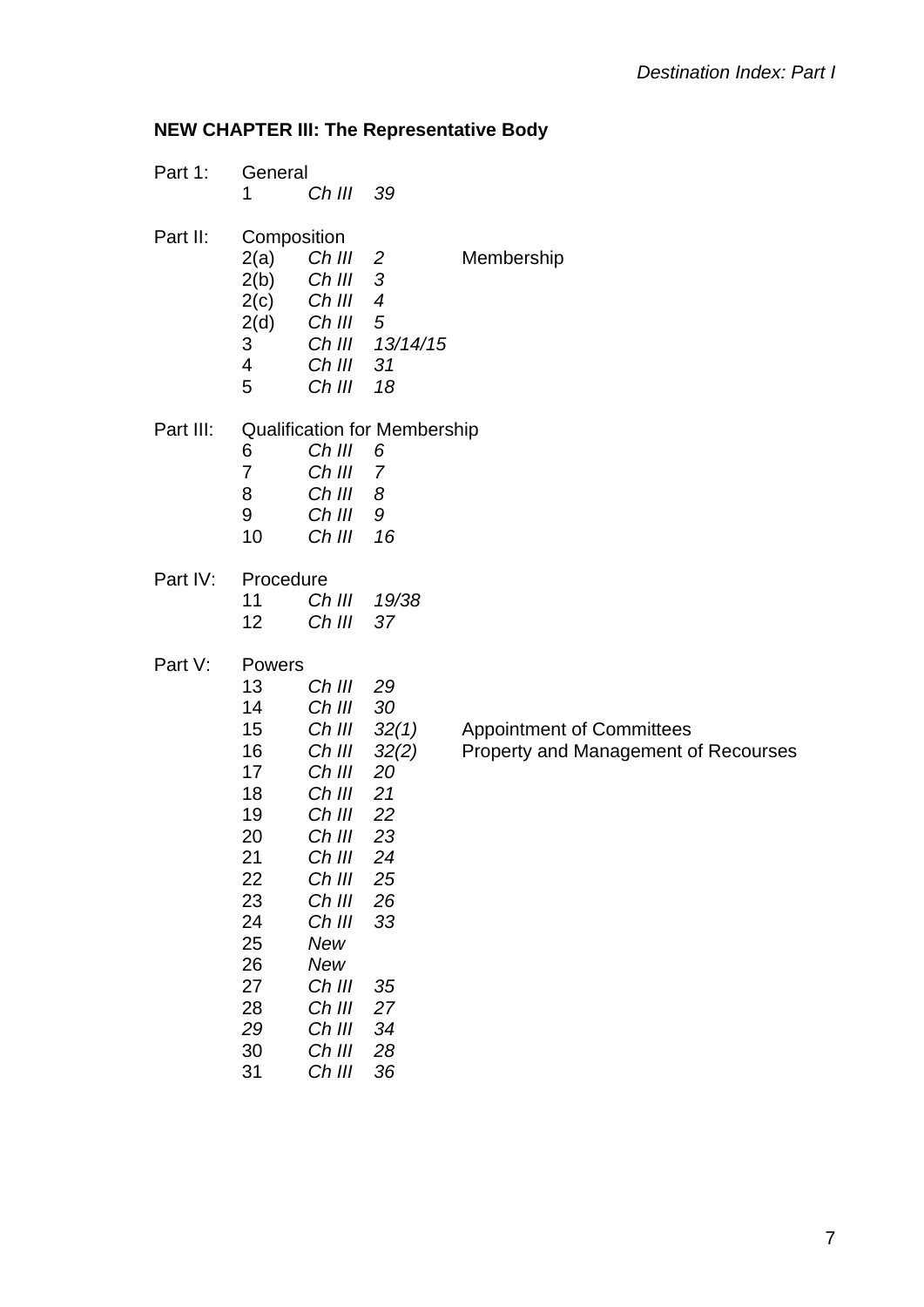### **NEW CHAPTER IV: The Diocese**

### **A: The Diocesan Conference**

| Part 1:   | General<br>1                              | Ch IV 1                  |                              |                           |
|-----------|-------------------------------------------|--------------------------|------------------------------|---------------------------|
|           | $\overline{c}$                            | Ch IV 29                 |                              |                           |
|           | $\overline{3}$<br>$\overline{\mathbf{4}}$ | Ch IV 29                 |                              |                           |
|           |                                           | Ch IV $45$               |                              |                           |
| Part II:  | Membership                                |                          |                              |                           |
|           | 5                                         | Ch IV 3/47               |                              |                           |
|           | 6 <sup>1</sup><br>7 <sup>7</sup>          | Ch $IV$ 5<br>Ch IV 2     |                              |                           |
|           | 8                                         |                          | Ch $IV$ $9(1)(2)$            |                           |
|           | 9                                         |                          | Ch IV $6/9(3)$               |                           |
|           | 10                                        | Ch IV                    | 13                           |                           |
|           |                                           |                          |                              |                           |
| Part III: | Proceedings                               |                          |                              |                           |
|           | 11                                        | <b>New</b>               |                              |                           |
|           | 12                                        | Ch IV $3/4$              |                              |                           |
|           | 13 <sup>7</sup>                           | Ch IV 32                 |                              |                           |
|           | 14                                        | Ch IV 33                 |                              |                           |
| Part IV:  |                                           | <b>Powers and Duties</b> |                              |                           |
|           | 15                                        | Ch IV 22                 |                              |                           |
|           | 16                                        | Ch IV 30                 |                              |                           |
|           | 17                                        |                          | New (VIII.3)                 |                           |
|           | 18                                        | Ch IV                    | 31                           |                           |
|           | 19                                        | Ch IV                    | 8                            |                           |
|           | 20(1) New                                 |                          |                              |                           |
|           |                                           | 20(2) Ch IV 12           |                              |                           |
|           |                                           | 21(2) Ch IV 43           | 21(1) Ch V 17(New)           |                           |
|           | 22                                        | Ch IV $14$               |                              |                           |
|           |                                           |                          |                              |                           |
| Part V:   |                                           |                          | <b>Boards and Committees</b> |                           |
|           | 23                                        |                          | Ch IV 16/42                  | <b>Standing Committee</b> |
|           | 24                                        | Ch IV                    | 16/17                        | Diocesan Board of Finance |
|           | 25                                        | Ch IV                    | 18                           |                           |
|           | 26                                        | $Ch IV$ 19               |                              | Diocesan Parsonage Board  |
|           | 27                                        | Ch IV 20                 |                              |                           |
|           | 28                                        | Ch IV 21                 |                              |                           |
| Part VI:  |                                           | <b>Miscellaneous</b>     |                              |                           |
|           | 29                                        | Ch IV 23                 |                              |                           |
|           |                                           |                          |                              |                           |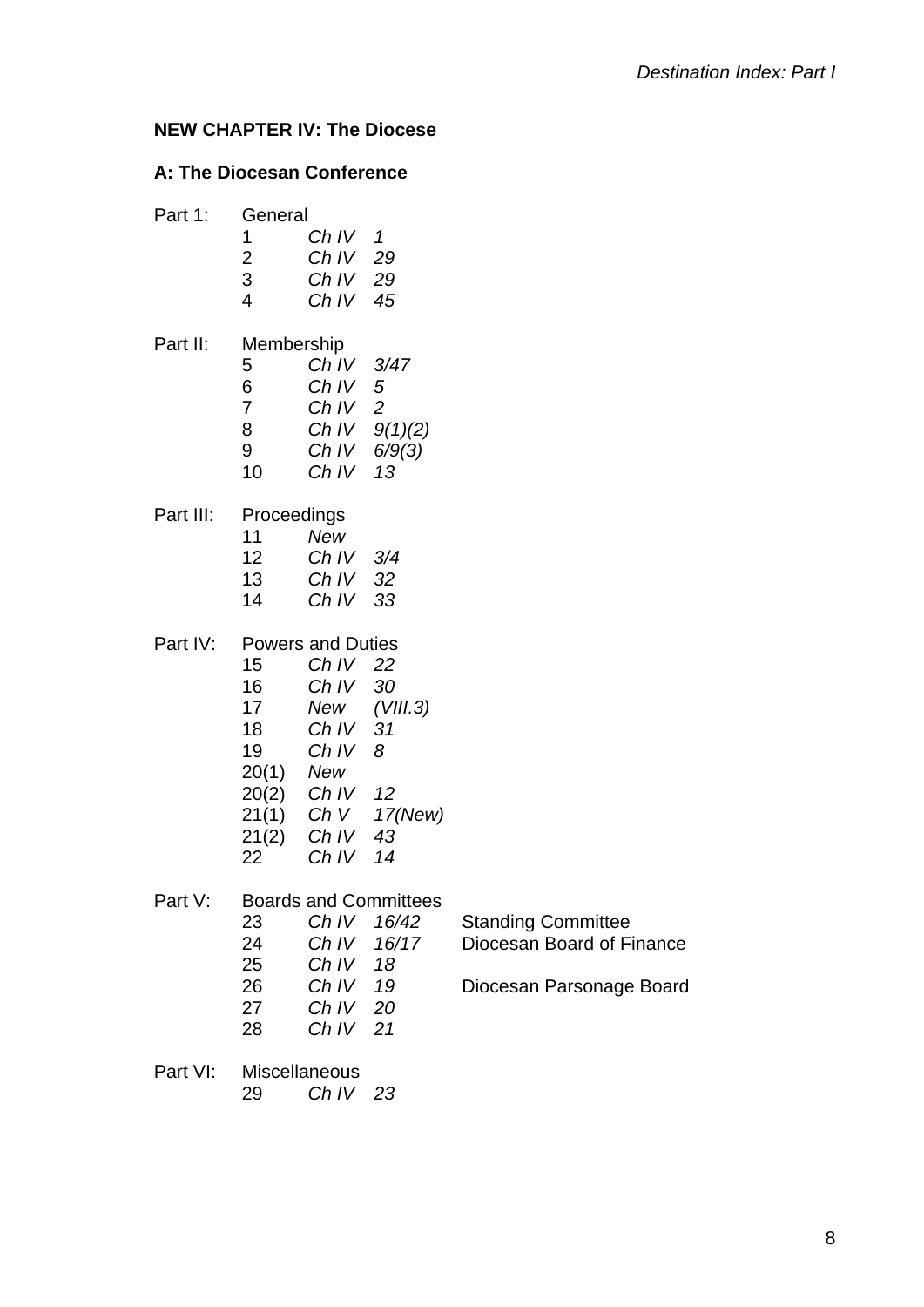#### **NEW CHAPTER IV A: Regulations Relating to the Diocesan Conference**

- Part 1: Convening of a Special Meeting *Ch IV 25/26/27/28*
- Part II: Business and Proceedings

| -2 | Ch IV $3/4$ |  |
|----|-------------|--|
| 3  | Ch IV $24$  |  |
| 4  | Ch IV $10$  |  |
| 5  | Ch IV $15$  |  |

 *Ch IV 11*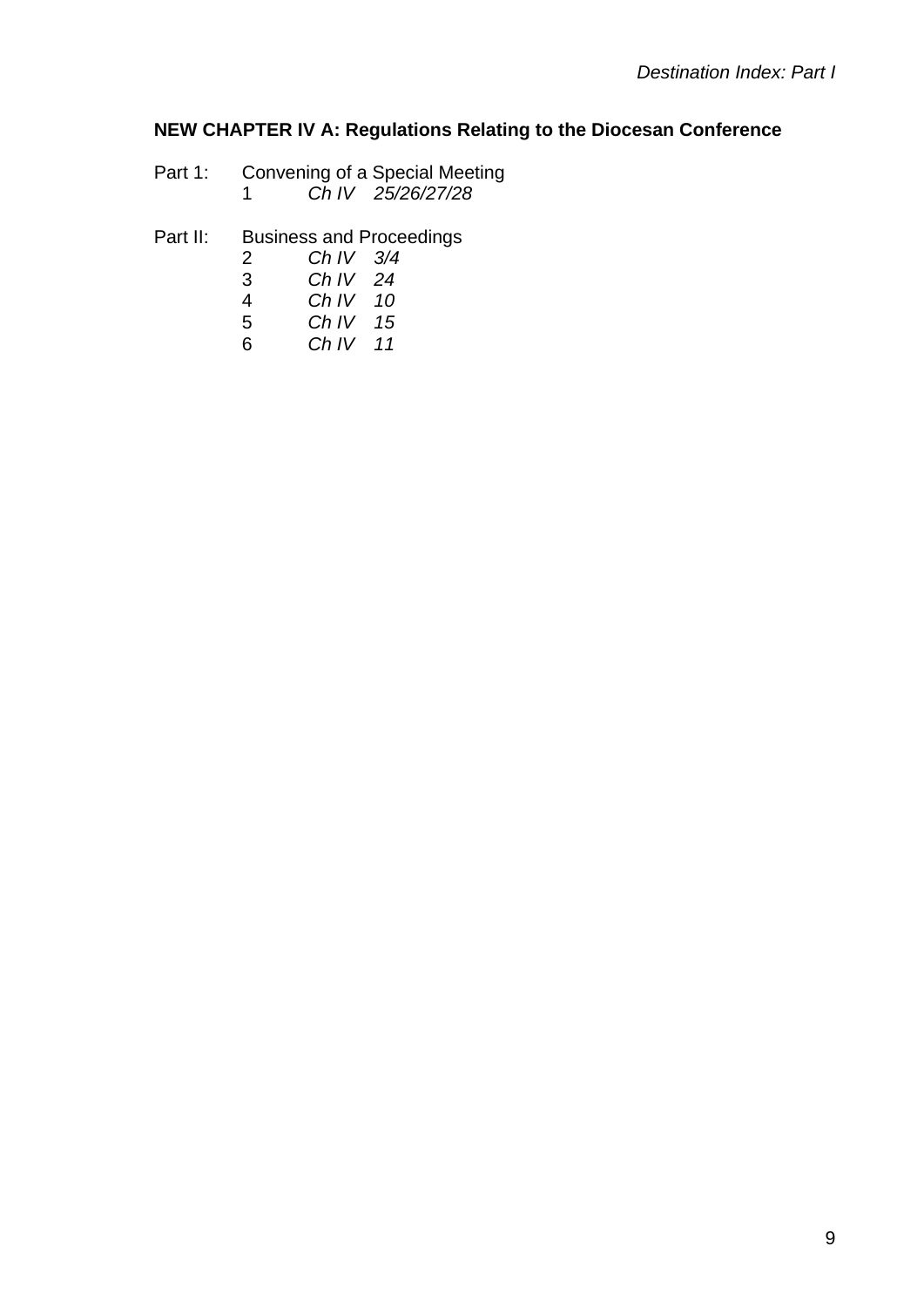# **NEW CHAPTER IV: B: The Deanery Conference**

| Part I:   | General      |          |                                     |  |  |
|-----------|--------------|----------|-------------------------------------|--|--|
|           | 1            | ChV 1    |                                     |  |  |
|           | $2^{\circ}$  | $ChV$ 17 |                                     |  |  |
|           | $\mathbf{3}$ | New      |                                     |  |  |
| Part II:  | Composition  |          |                                     |  |  |
|           | 4            | ChV 5    |                                     |  |  |
| Part III: |              |          | <b>Qualification for Membership</b> |  |  |
|           | 5            | Ch V 2   |                                     |  |  |
|           | 6            | Ch V 12  |                                     |  |  |
| Part IV   | Powers       |          |                                     |  |  |
|           | $7^{\circ}$  | Ch V 15  |                                     |  |  |
|           | 8            | ChV 9    |                                     |  |  |
|           | 9            | $ChV$ 10 |                                     |  |  |
|           | 10           | $ChV$ 15 |                                     |  |  |
|           |              |          |                                     |  |  |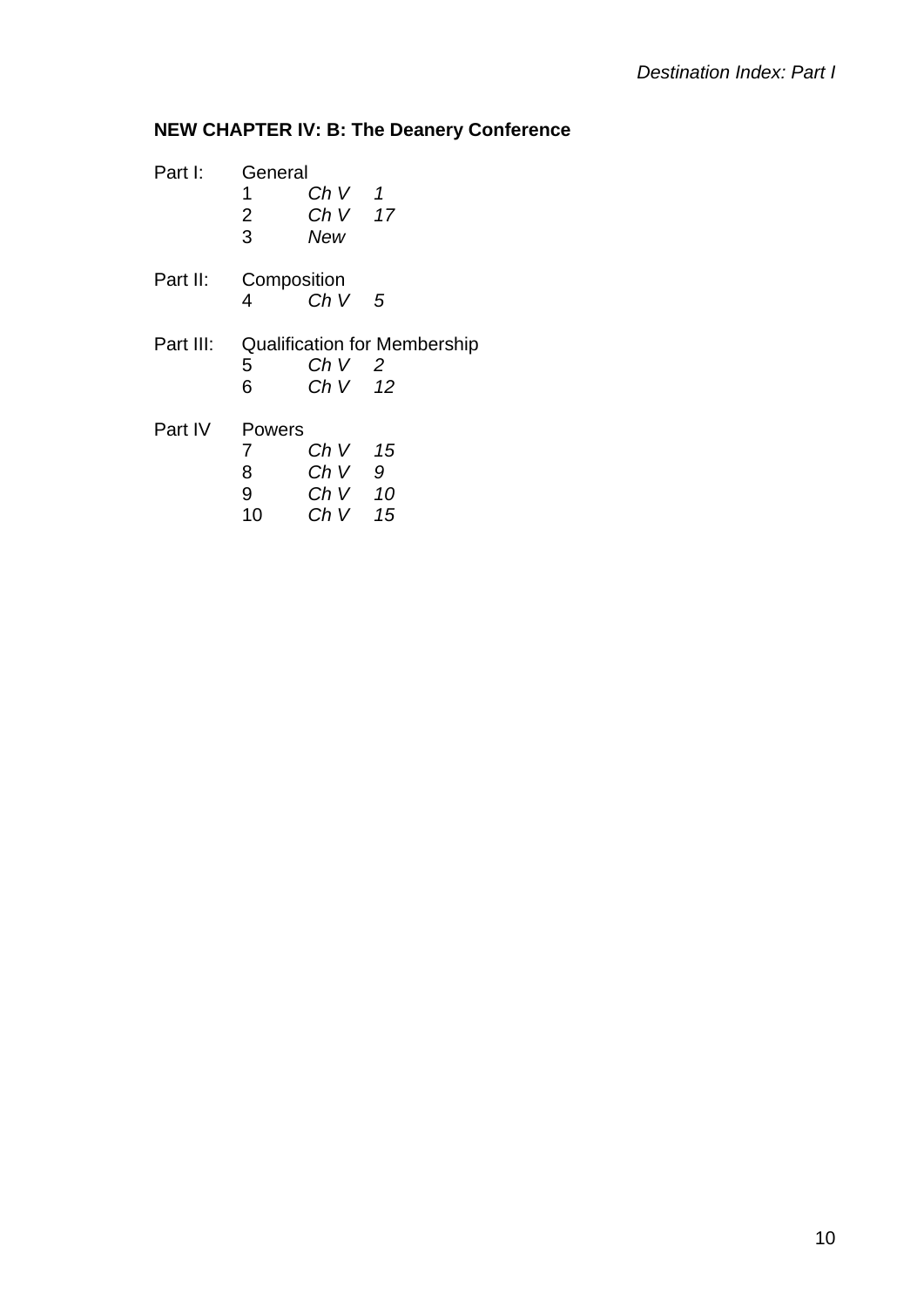# **NEW CHAPTER IV B: Regulations Relating to the Deanery Conference**

| Part 1:   |                 | Composition            |                                 |                                   |  |  |  |
|-----------|-----------------|------------------------|---------------------------------|-----------------------------------|--|--|--|
|           | 1               |                        |                                 | Ch V $5(1)(a)$ Ex-officio Members |  |  |  |
|           | 2               |                        |                                 | Ch V $5(b)/6(2)$ Elected Members  |  |  |  |
|           | 3               | Ch $V$ 5(c)            |                                 |                                   |  |  |  |
|           | 4               | Ch $V$ 5(1)            |                                 |                                   |  |  |  |
| Part II:  |                 | Duration of Membership |                                 |                                   |  |  |  |
|           | 5               | Ch V                   | 6(1)                            |                                   |  |  |  |
| Part III: |                 |                        | <b>Business and Proceedings</b> |                                   |  |  |  |
|           | 6               | Ch V                   | 3                               |                                   |  |  |  |
|           | 7               | ChV 4                  |                                 |                                   |  |  |  |
|           | 8               | ChV 8                  |                                 |                                   |  |  |  |
|           | 9               | $ChV$ 11               |                                 |                                   |  |  |  |
|           | 10              | Ch V                   | 13                              |                                   |  |  |  |
|           | 11              | $ChV$ 14               |                                 |                                   |  |  |  |
|           | 12 <sup>2</sup> | Ch V                   | 16                              |                                   |  |  |  |
|           | 13              | ChV                    | 18                              |                                   |  |  |  |
|           |                 |                        |                                 |                                   |  |  |  |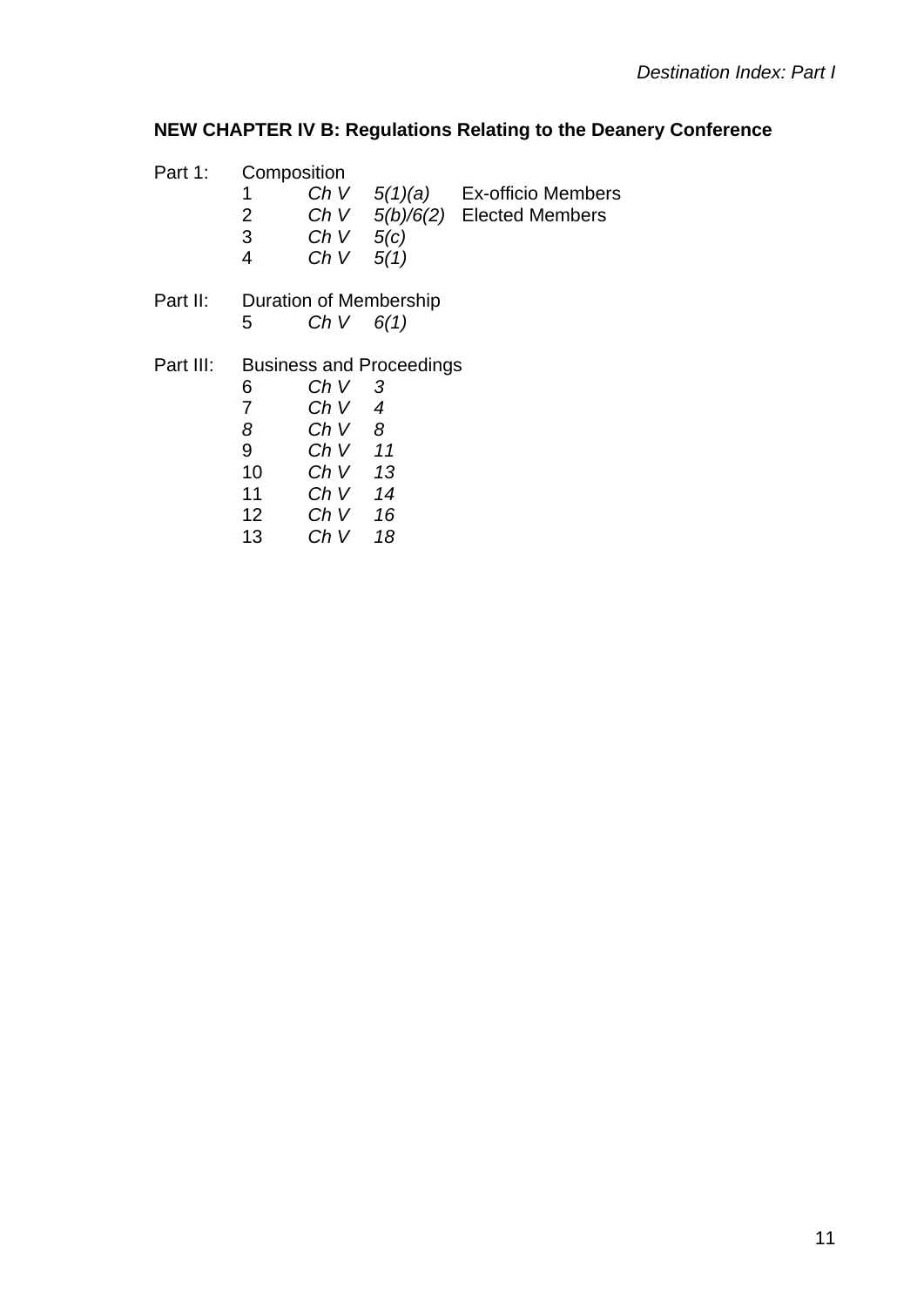### **NEW CHAPTER IV C: Parochial Administration**

| Part I:   |                 |                           | <b>Annual and Other Vestry Meetings</b> |                                     |
|-----------|-----------------|---------------------------|-----------------------------------------|-------------------------------------|
|           | 1(1)            | Ch VI $10(1)$             |                                         |                                     |
|           |                 | $1(2)$ Ch VI $15(1)$      |                                         |                                     |
|           |                 | $1(3)$ Ch VI              | 16                                      |                                     |
|           |                 | $1(4)$ Ch VI 31           |                                         |                                     |
|           |                 | Ch VI 10(2)               |                                         |                                     |
|           | $\frac{2}{3}$   | Ch VI                     | 14                                      | Appeals                             |
| Part II:  |                 | <b>The Electoral Roll</b> |                                         |                                     |
|           | 4               |                           | Ch VI $2(1,4)3$                         | <b>The Electoral Roll</b>           |
|           | 5               | Ch VI $2(6)$              |                                         | Removal from the Roll               |
|           | 6(1)            | Ch VI 4                   |                                         | Appeals                             |
|           |                 | $6(2)$ Ch VI 7            |                                         |                                     |
|           |                 | 6(3) Ch VI 6              |                                         |                                     |
|           | $\overline{7}$  | ChV 8                     |                                         |                                     |
| Part III: |                 |                           | The Parochial Church Council            |                                     |
|           | 8               | Ch VI 22                  |                                         | <b>Powers and Duties</b>            |
|           | 9               | Ch VI 24                  |                                         | Composition                         |
|           | 10              | Ch VI 25                  |                                         | <b>Qualification for Membership</b> |
|           | 11              | Ch VI 26                  |                                         |                                     |
|           | 12 <sub>2</sub> | Ch VI 27                  |                                         | General                             |
| Part IV:  |                 | Churchwardens             |                                         |                                     |
|           | 13              | Ch VI                     | 17                                      |                                     |
|           | 14              | Ch VI                     | 18                                      |                                     |
| Part V:   |                 |                           | <b>General Parochial Administration</b> |                                     |
|           | 15              | Ch VI 21                  |                                         |                                     |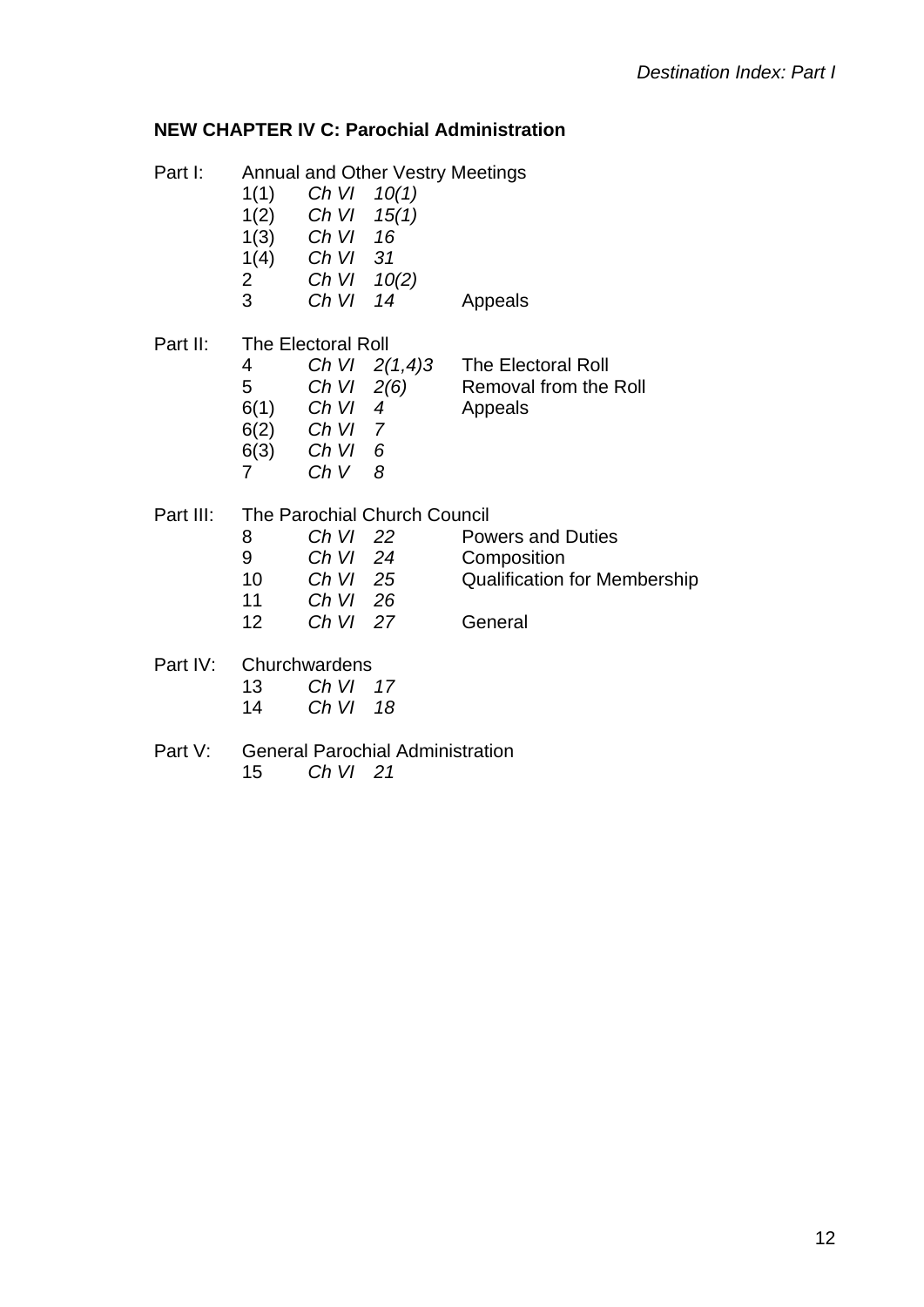# **NEW CHAPTER IV C: Regulations Relating to the Parochial Administration**

| Part 1:   | 1<br>$\overline{\mathbf{c}}$<br>3<br>$\overline{\mathbf{4}}$ | Ch VI<br>Ch VI<br>Ch VI 12<br>ChVI 13  | <b>Annual and Other Vestry Meetings</b><br>10<br>11                   |                                                                                                                                              |
|-----------|--------------------------------------------------------------|----------------------------------------|-----------------------------------------------------------------------|----------------------------------------------------------------------------------------------------------------------------------------------|
|           | 5                                                            | Ch VI 30                               |                                                                       |                                                                                                                                              |
| Part II:  | 6                                                            |                                        | <b>Congregational Meetings</b><br>Ch VI 10(3)/29                      |                                                                                                                                              |
| Part III: | 7<br>8<br>9                                                  | Ch VI<br>ChVI<br>Ch VI                 | <b>The Electoral Roll</b><br>$\overline{\phantom{0}}^2$<br>- 5<br>- 9 |                                                                                                                                              |
| Part IV:  | 10<br>11<br>12<br>13                                         | New<br>Ch VI 28<br>ChVI<br>Ch VI       | The Parochial Church Council<br>- 23<br>24                            | <b>Powers and Duties</b>                                                                                                                     |
| Part V:   | 14<br>15<br>16<br>17<br>18<br>19                             | Ch VI<br>Ch VI 20<br>Ch VI 19<br>Ch VI | 17<br>$Ch VI 21(3-6)$<br>21(10)                                       | Churchwardens, Sub-wardens and Sidespersons<br>Churchwardens<br>Sub-wardens<br>Sidespersons<br>Ch VI $21(2,7-9)$ Inventories<br><b>Gifts</b> |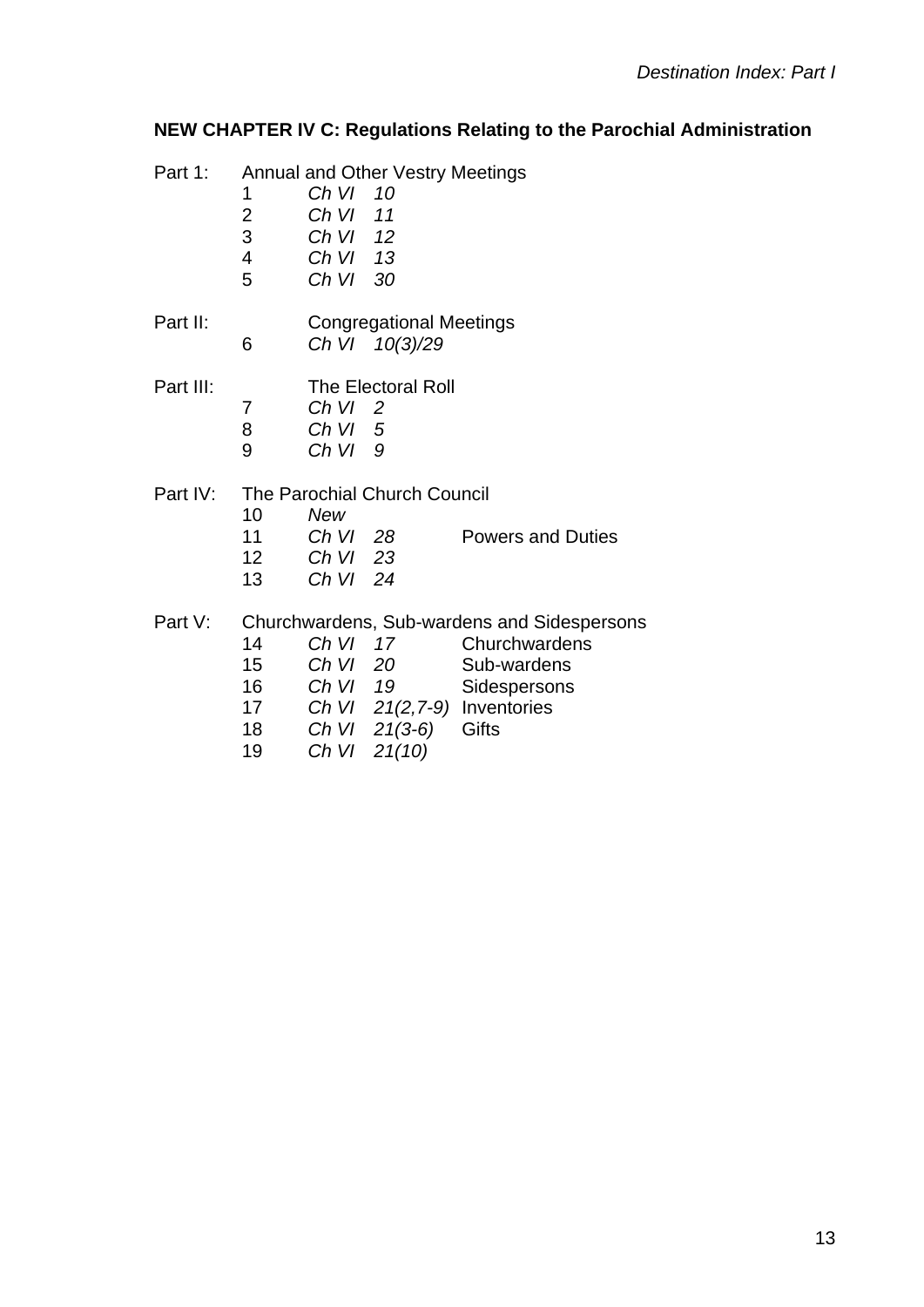# **NEW CHAPTER IV D: Territorial Arrangements**

| Part I: | General      |            |                |
|---------|--------------|------------|----------------|
|         | 1.           | Ch II 59   |                |
|         | 2            | Ch II      | -60            |
|         | $\mathbf{3}$ |            | Ch IV 34/39(1) |
|         | 4(1)         | Ch IV 35   |                |
|         | 4(2)         |            | Ch IV 36/37    |
|         | 5            | Ch IV $41$ |                |
|         |              |            |                |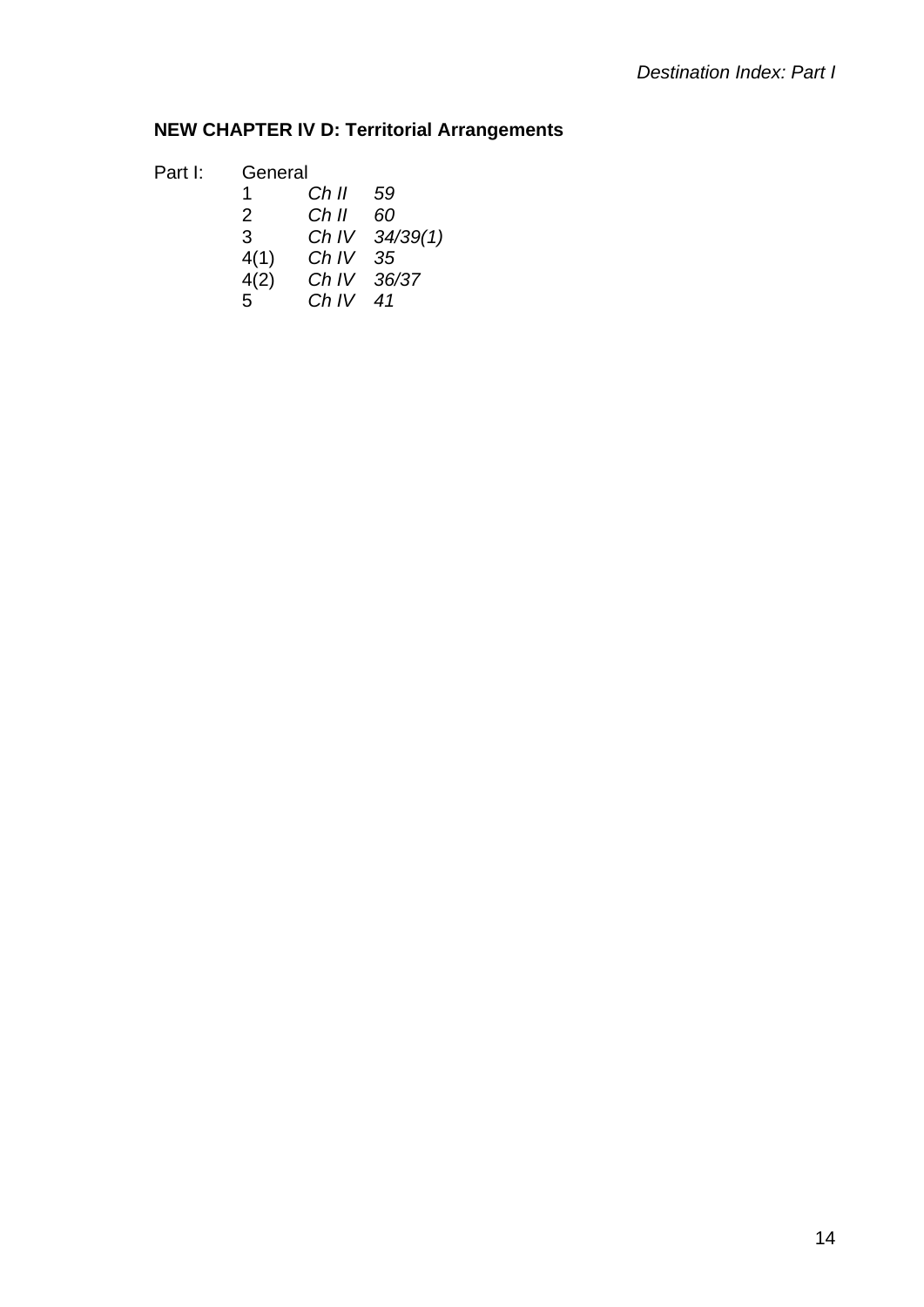#### **NEW CHAPTER V: The Archbishop and the Diocesan Bishops**

- Part I: The Order of Bishops
	- 1 *Ch II 2*
	- 2 *Ch II 3*
	- 3 *Ch XI 16*
- Part II: The Archbishop
	- 4(1) *Ch IX 3*  4(2) *Ch IV 4 Ch V 19 Ch VI 32*  5(1) *Ch IX 4*  5(2) *Ch IX 5*  5(3) *Ch IX 6* 6 *Ch IX 11* 7(1) *Ch IX 27(2)* 7(2) *Ch VIII 32* 8 *Ch IX 26* 9 *Ch IX 27(1)*

Part III: The Diocesan Bishops

- 10(1) *Ch VIII 2*
- 10(2) *Ch VIII 9*
- 11 *Ch VIII 16*
- 12(1) *Ch VIII 28*
- 12(2) *Ch VIII 30 / IX 28*
- 13 *Ch VIII 33*
- 14 *Ch VIII 31*
- 15 *Ch VII 70/71/72/73/74/75*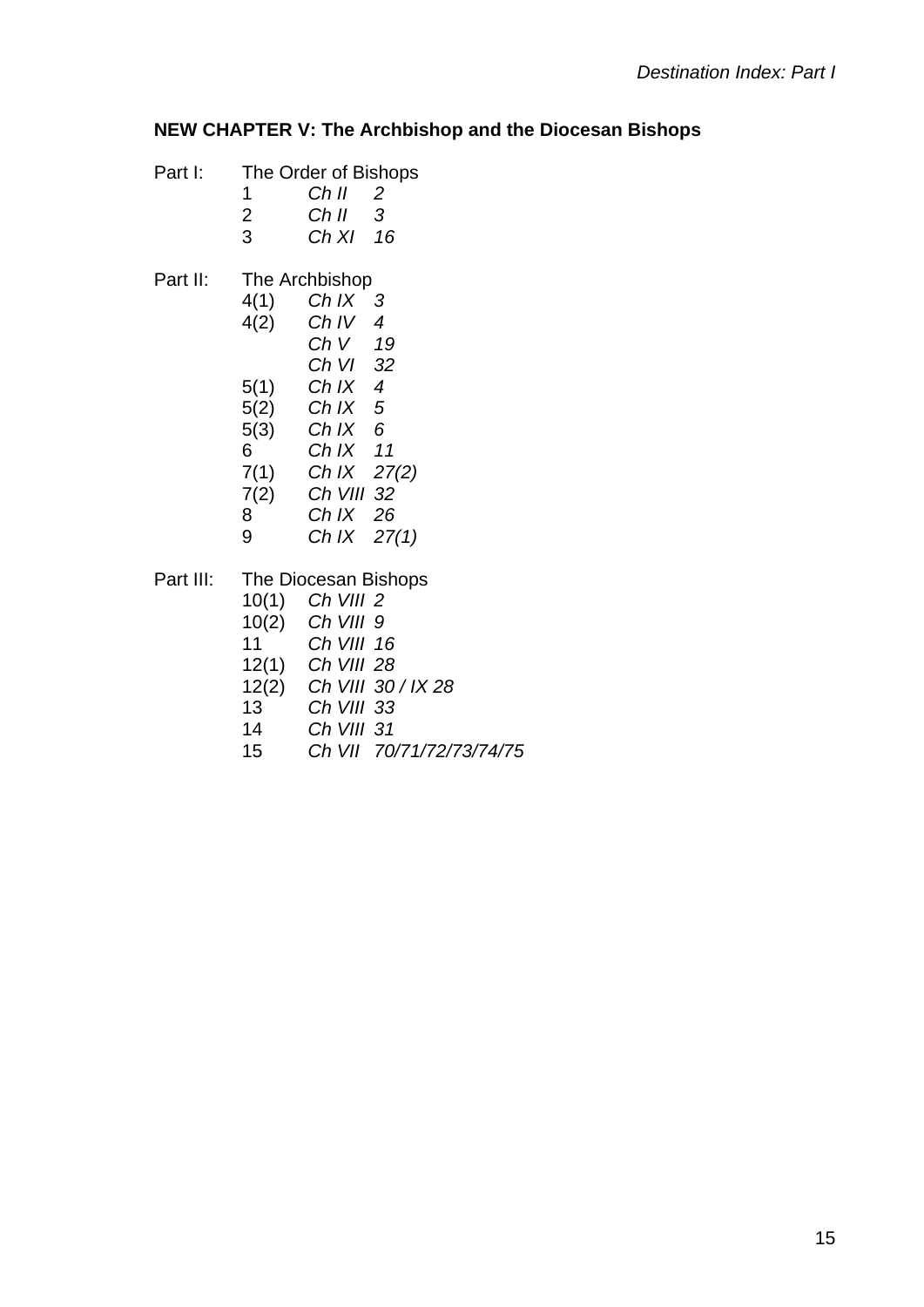#### **NEW CHAPTER V: Regulations Relating to the Election of the Archbishop and the Diocesan Bishops**

- Part 1: Appointment of Episcopal Electors
	- *Ch VIII 7*
	- 2.1 *Ch VIII 3*
	- 2.2 *Ch VIII 4*
	- 2.3 *Ch VIII 5*
	- *Ch VIII 8*
	- *Ch VIII 11/12/6*

#### Part II: The Archbishop's Electoral College

- *Ch IX 8*
- *Ch IX 7*
- *New and Ch IX 16*
- *Ch IX 9 Ch IX 10*
- *Ch IX 12/13/14/15*
- *Ch IX 21*
- *Ch IX 19*
- *Ch IX 17/18*
- *Ch IX 20*
- *Ch IX 25*

#### Part III: The Bishop's Electoral College

- *Ch VIII 13*
- *Ch VIII 10*
- *New and Ch VIII 21*
- *Ch VIII 27*
- *Ch VIII 14*
- *Ch VIII 15/17/18/19/20*
- *Ch VIII 23*
- *Ch VIII 22*
- *Ch VIII 26*
- *Ch VIII 24*
- *Ch VIII 25*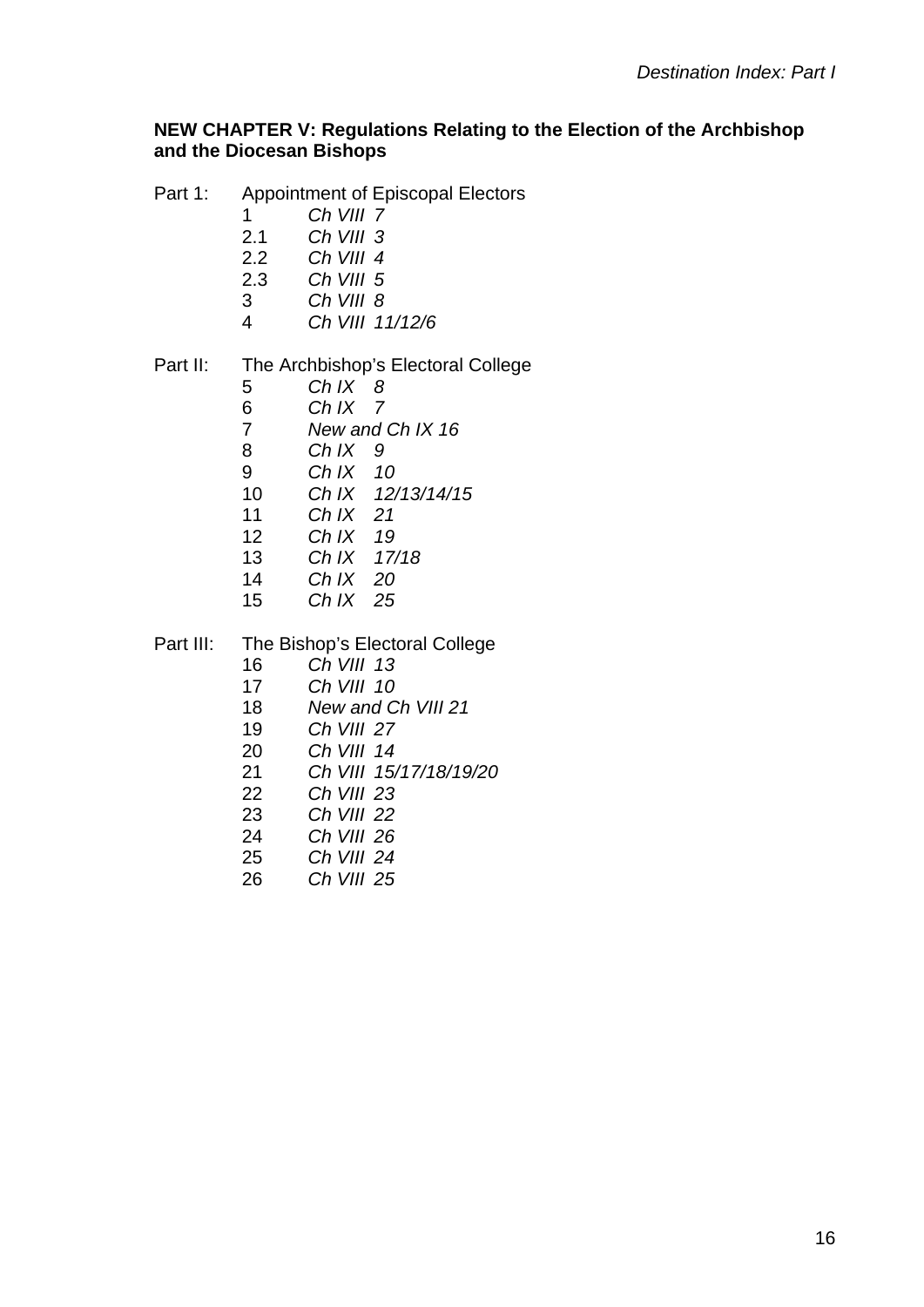# **NEW CHAPTER VI: Appointments and Nominations**

| Appointments                              |                                |                                                  |
|-------------------------------------------|--------------------------------|--------------------------------------------------|
| 1                                         | Ch VII 1                       |                                                  |
| $\overline{2}$                            | $Ch$ VII $3$                   |                                                  |
| $\overline{3}$                            | $Ch$ VII $2$                   |                                                  |
| $\overline{\mathbf{4}}$<br>5 <sub>5</sub> | $Ch$ VII 4<br>Ch VII 5         |                                                  |
|                                           | 6 Ch VII 6                     |                                                  |
|                                           | $7(1)$ Ch VII 7                |                                                  |
|                                           | 7(2) Ch VIII 29                |                                                  |
|                                           | $7(3)$ Ch VII $7(2)$           |                                                  |
|                                           |                                | $7(4)$ Ch VII $7(4)$ and new<br>7(5) Ch VII 7(6) |
|                                           |                                |                                                  |
|                                           | <b>Rectorial Benefices</b>     |                                                  |
| 8                                         |                                | Ch IV $39(2)-(6)$                                |
|                                           | $9(a)$ Ch VII 67               |                                                  |
|                                           | 9(b) Ch VII 68                 |                                                  |
| <b>Declarations</b>                       |                                |                                                  |
| 10                                        | Ch VII 66                      |                                                  |
|                                           | <b>Refusal to Institute</b>    |                                                  |
|                                           | 11(1) Ch VII 34                |                                                  |
|                                           | 11(2) Ch VII 35                |                                                  |
|                                           | $11(3)$ Ch VII 36              |                                                  |
|                                           | 11(4) Ch VII 36                |                                                  |
|                                           | 12 Ch VII 37                   |                                                  |
|                                           |                                | Requirement to resign existing appointments      |
| 13                                        | Ch VII 38/39                   |                                                  |
| 14                                        | Ch VII 40                      |                                                  |
| 15                                        |                                | Ch VII 58/59/60                                  |
|                                           | <b>Extra Parochial Offices</b> |                                                  |
|                                           | 16 Ch VII 76                   |                                                  |
|                                           |                                |                                                  |
| 17                                        | Ch VII 46                      | Removal of an Incumbent                          |
|                                           |                                |                                                  |
|                                           |                                | Removal of Vicar in Rectorial Benefice           |
|                                           | 18 Ch VII 47                   |                                                  |
|                                           |                                | <b>Requirement of Residence</b>                  |
| 19                                        | Ch VII 48                      |                                                  |
|                                           |                                |                                                  |
|                                           |                                |                                                  |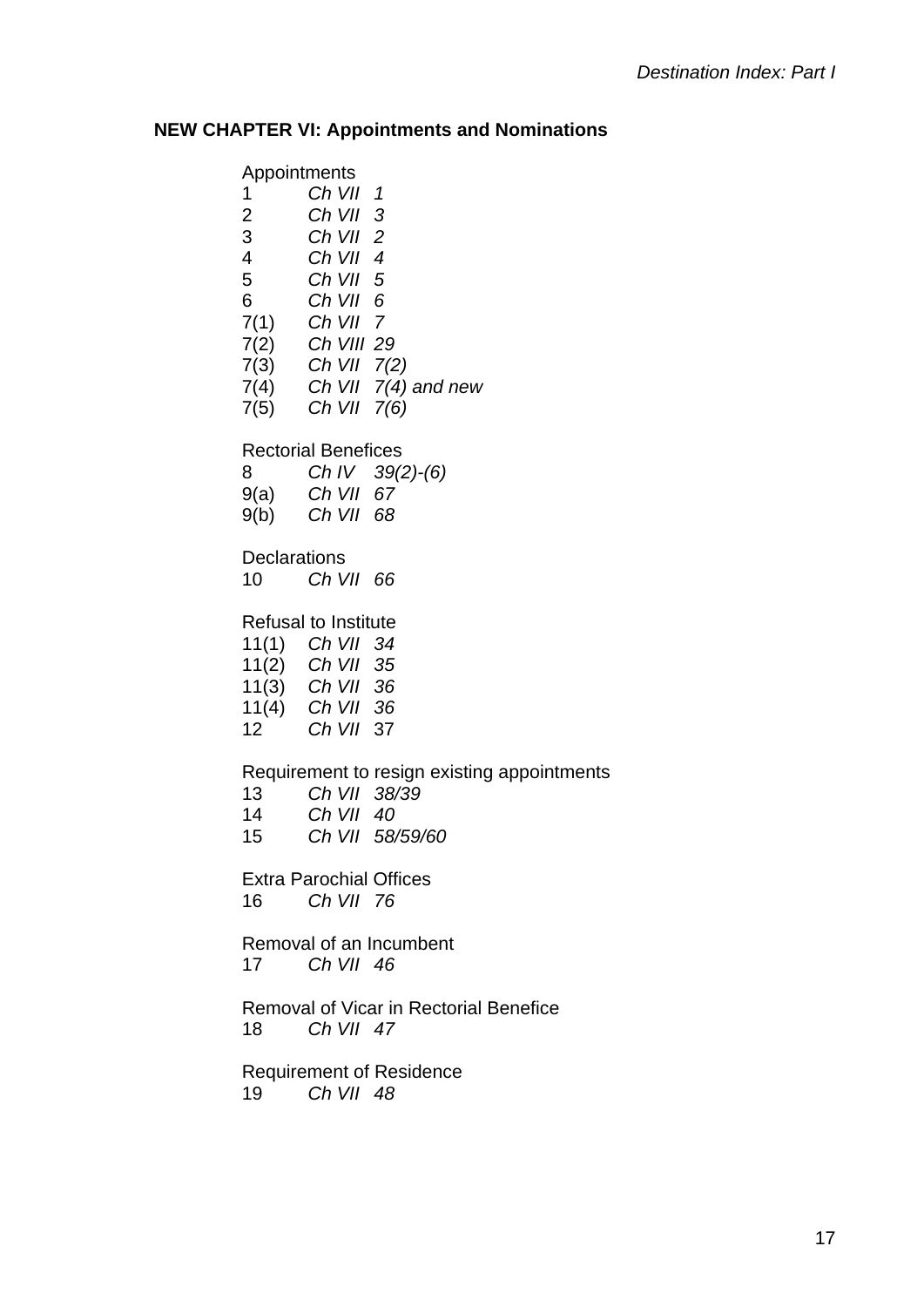#### Absence of Incumbent

| 20 | Ch VII 49                |
|----|--------------------------|
| 21 | Ch VII 50                |
| 22 | Ch VII 51                |
|    |                          |
|    | <b>Assistant Curates</b> |

#### *Ch VII 52*

| 24 | Ch VII 53 |  |
|----|-----------|--|
| 25 | Ch VII 55 |  |

# Priest in Charge

| 26 | Ch VII 56 |  |
|----|-----------|--|
|    |           |  |

| 27 |  | Ch VII 57 |  |
|----|--|-----------|--|
|----|--|-----------|--|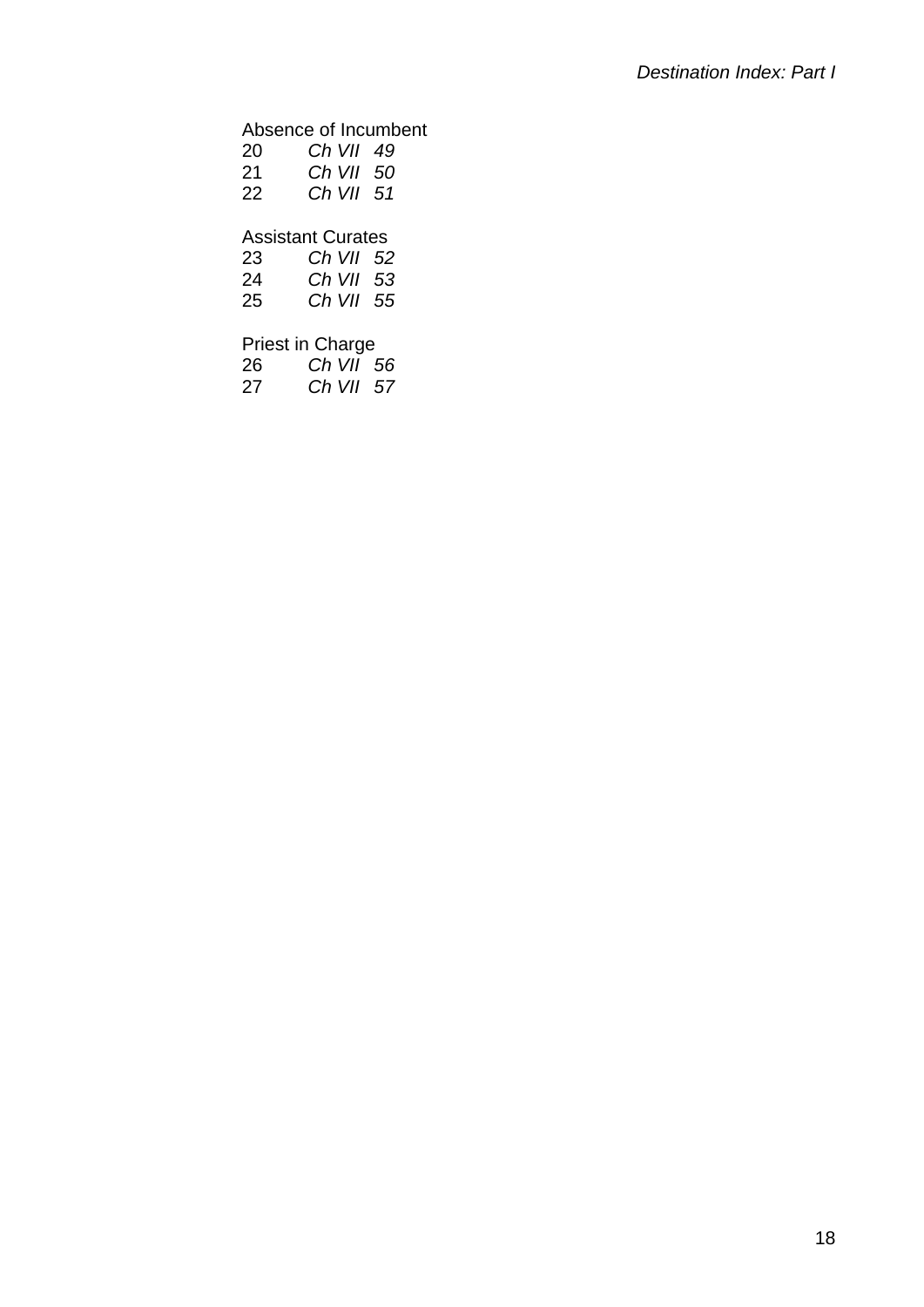#### **NEW CHAPTER VI: Regulations relating to Appointment and Nominations**

**Board** 

The Right to Nominate to Vacant Cures

| The Diocesan Nomination Board |  |
|-------------------------------|--|
|-------------------------------|--|

| 1.1             | Ch VII 10                  |                           |
|-----------------|----------------------------|---------------------------|
| 1.2             | Ch VII 10                  |                           |
| 1.3             | Ch VII 11                  |                           |
| 1.4             | Ch VII 10(3)               |                           |
| 1.5             | Ch VII 13(1)               |                           |
| $1.6\,$         | Ch VII $13(2)$             |                           |
| 1.7             | Ch VII 13(3)               |                           |
| $\overline{2}$  | Ch VII 12                  |                           |
| 3.1             | Ch VII 14                  |                           |
| 3.2             | Ch VII 21                  |                           |
| 4 <sup>1</sup>  | Ch VII 16                  |                           |
| 5.1             | Ch VII 17(1)               |                           |
| $5.2$           | Ch VII $17(2)$             |                           |
| 5.3             | Ch VII 20                  |                           |
| 5.4             | Ch VII 18                  |                           |
| 6               | Ch VII 19                  |                           |
| $\overline{7}$  | Ch VII 22                  |                           |
|                 |                            | The Provincial Nomination |
| 8.1             | Ch VII 41(1)               |                           |
| 8.2             | Ch VII 42                  |                           |
| 8.3             | Ch VII 41(2)               |                           |
| 8.4             | Ch VII 43                  |                           |
| 8.5             | Ch VII 44                  |                           |
| 8.6             | Ch VII 45                  |                           |
| 9               | Ch VII 9                   |                           |
|                 | <b>Failure to Nominate</b> |                           |
| 10 <sup>1</sup> | Ch VII 23                  |                           |
| 11              | Ch VII 24                  |                           |
| 12 <sub>2</sub> | Ch VII 25                  |                           |
|                 |                            |                           |

Procedure following Nomination

- 13 *Ch VII 26/27*
- 14 *Ch VII 28*
- 15 *Ch VII 29*
- 16 *Ch VII 31*

Institution following Acceptance

17 *Ch VII 32/33* 

Exchange of Benefices

18 *Ch VII 61/62/63/64/65*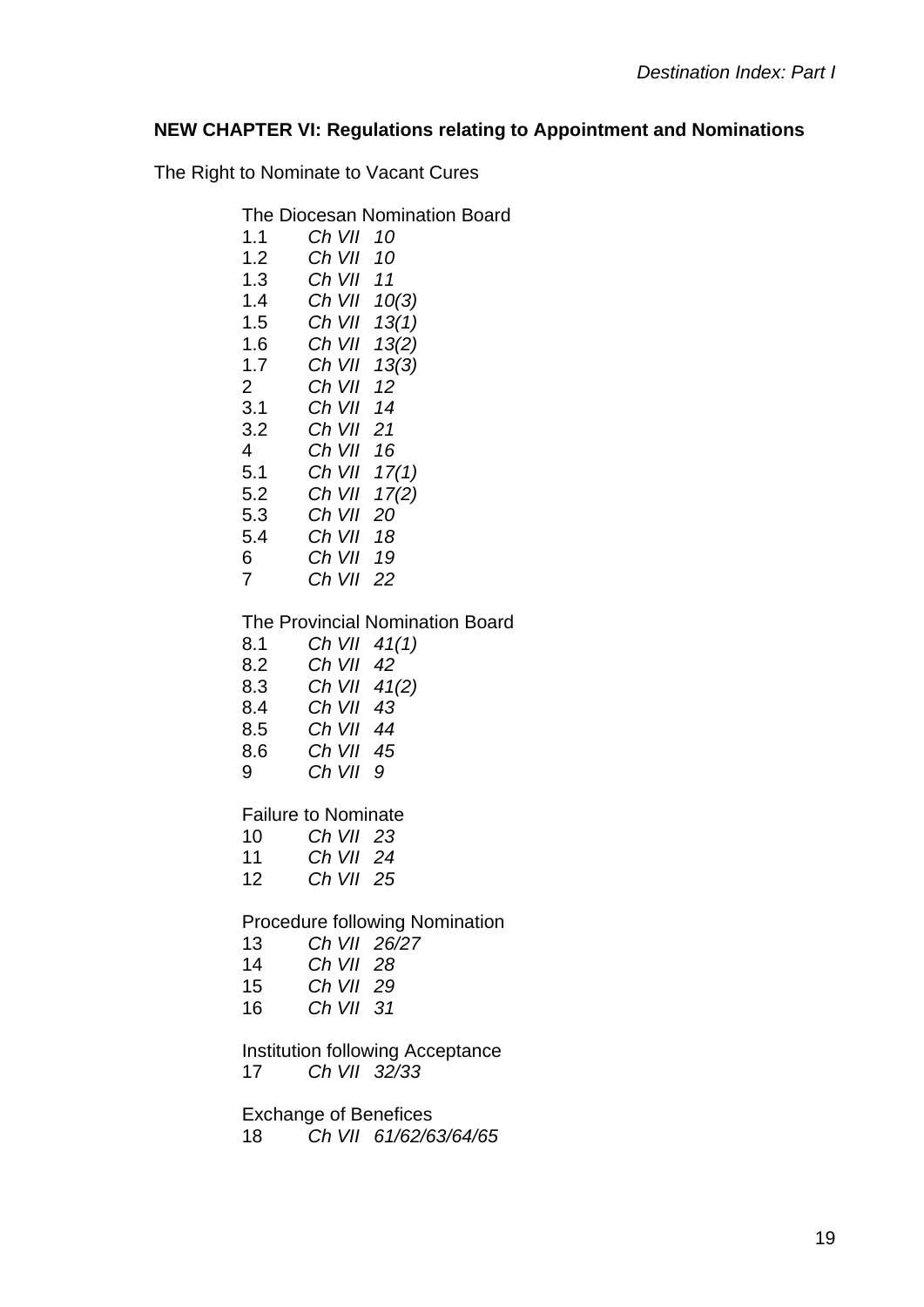### **NEW CHAPTER VII: Parsonages**

|  | $ChX$ 1  |  |
|--|----------|--|
|  | $ChX$ 17 |  |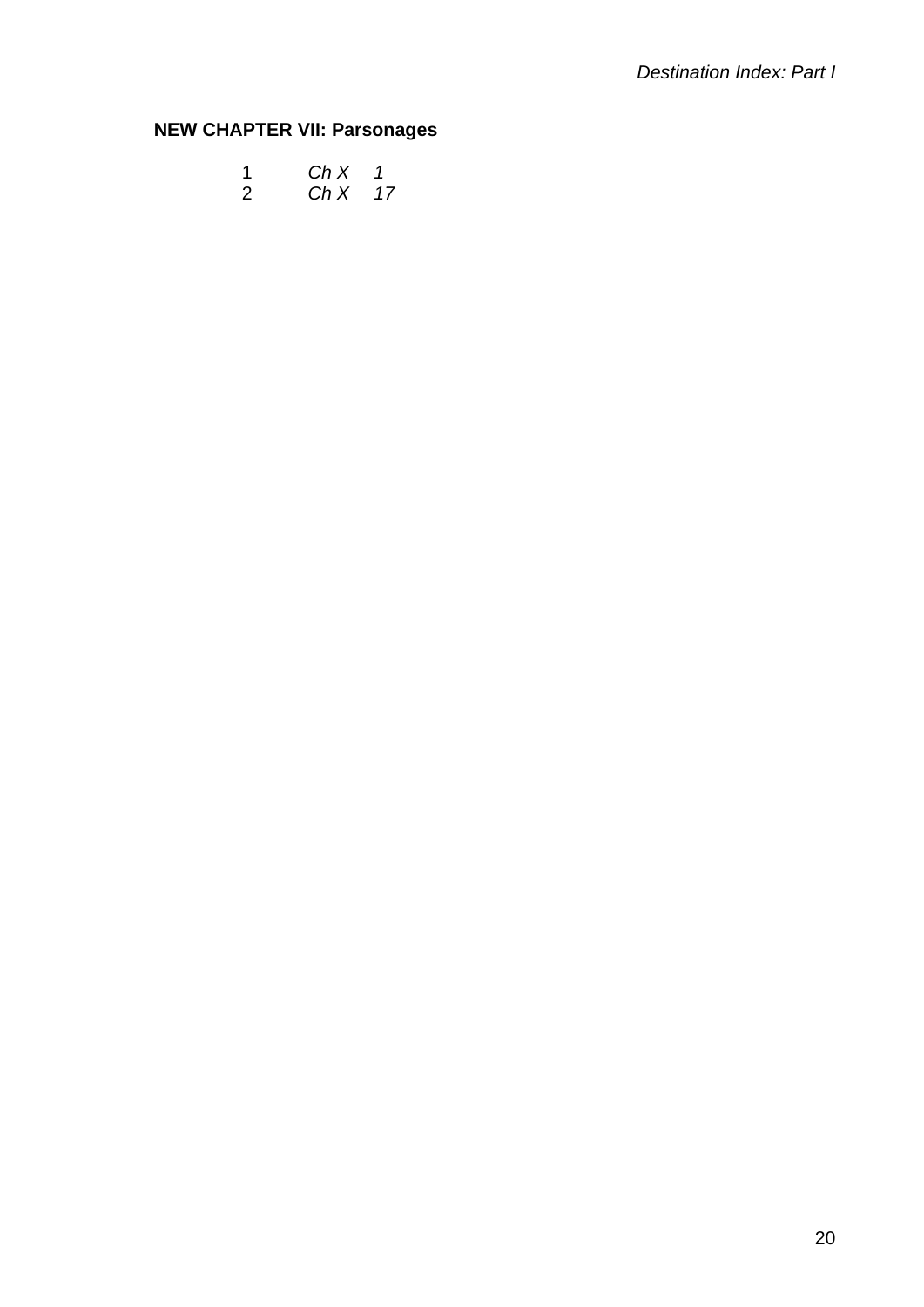#### **NEW CHAPTER VII: Regulations relating to Parsonages**

Part I: Interpretation 1 *NEW* 

Part II: The Diocesan Parsonage Board Constitution of the Board 2 *Ch X 2/3/4/5/6/7/8/9* Accounts of the Board 3 *Ch X 12*

Part III: Powers Duties and Functions of the Board The Building, Acquisition and Disposal of Parsonages 4.1 *Ch X 29* 4.2 *Ch X 32*  4.3 *Ch X 31*  4.4 *Ch X 30*  4.5 *Ch X 33*  5.1 *Ch X 34*  5.2 *Ch X 35*  Repair and Improvement of Parsonages 6.1 *Ch X 27 (rewritten)*  6.2 *Ch X 36*  6.3 *Ch X 28*  6.4 *Ch X 13*  Dividing Parsonages 7 *Ch X 40* 

Part IV: Inspectors, Surveys and Reports Appointment of the Inspector 8 *Ch X 10*  **Reports**  9.1 *Ch X 14*  9.2 *Ch X 15*  9.3 *Ch X 16*  9.4 *Ch X 11*  9.5 *Ch X 18*  10.1 *Ch X 19*  10.2 *Ch X 21* 

- 10.3 *Ch X 22*
- 10.4 *Ch X 20(1)*
- 10.5 *Ch X 20(2)*
- Part V: Procedure for Arbitration 11 *Ch X 23/24/25/26*
- Part VI: Vacancies 12 *Ch X 39*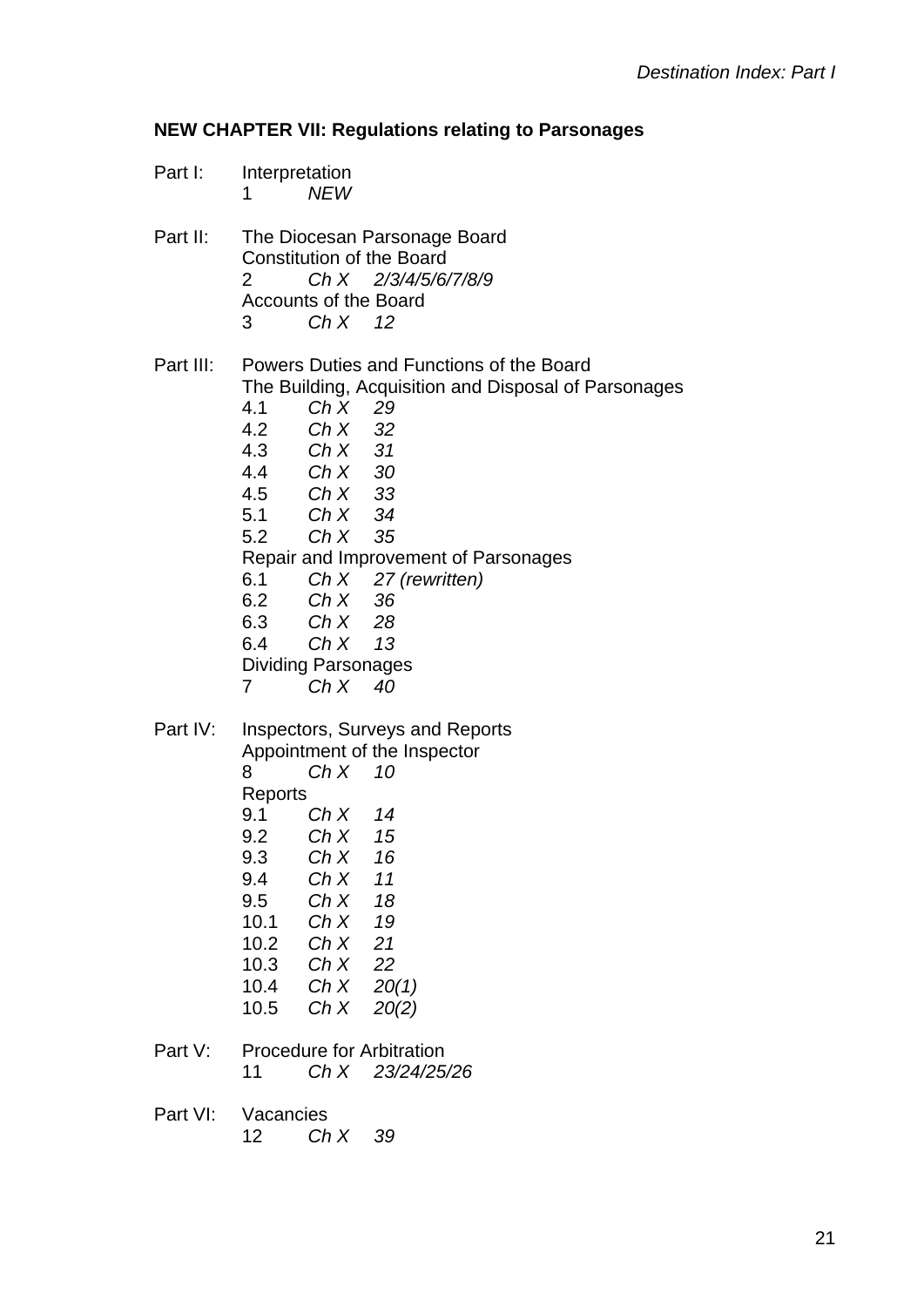Part VII: Redundant Houses and Sales and Lettings 13 *Ch X SR 1*  Redundant and Unoccupied Houses 14 *Ch X SR3/4*  Letting Parsonages 15 *Ch X SR5*  Sales of Parsonages 16 *Ch X 37*  17 *Ch X 38* Custodians of former Parsonages 18 *Ch X SR6*  Vacant Houses 19 *Ch X SR7* 

Part VIII: General Provisions relating to Parsonages 20 *Ch X SR2* 

### Part IX: Parsonage House Regulations: Terms and Conditions of Occupancy (Ch X 17 *Rewritten*)

- 21
- 22 Rates and Taxes
- 23 Maintenance of the Parsonage
- 24 Possession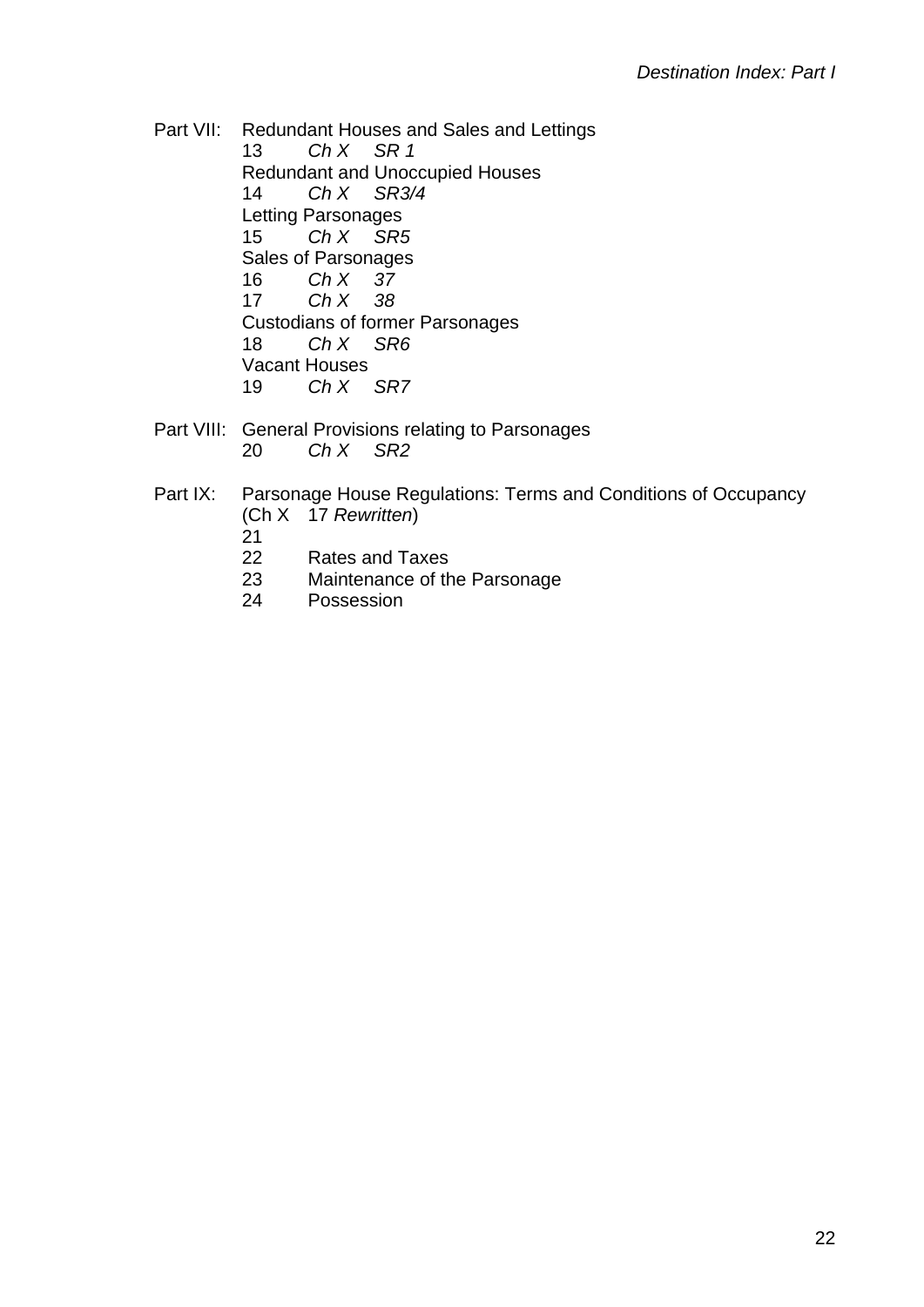## **NEW CHAPTER VIII: Retirement**

|   | $Ch$ XII 1 |  |
|---|------------|--|
| 2 | Ch XII 2   |  |
| 3 | $Ch$ XII 3 |  |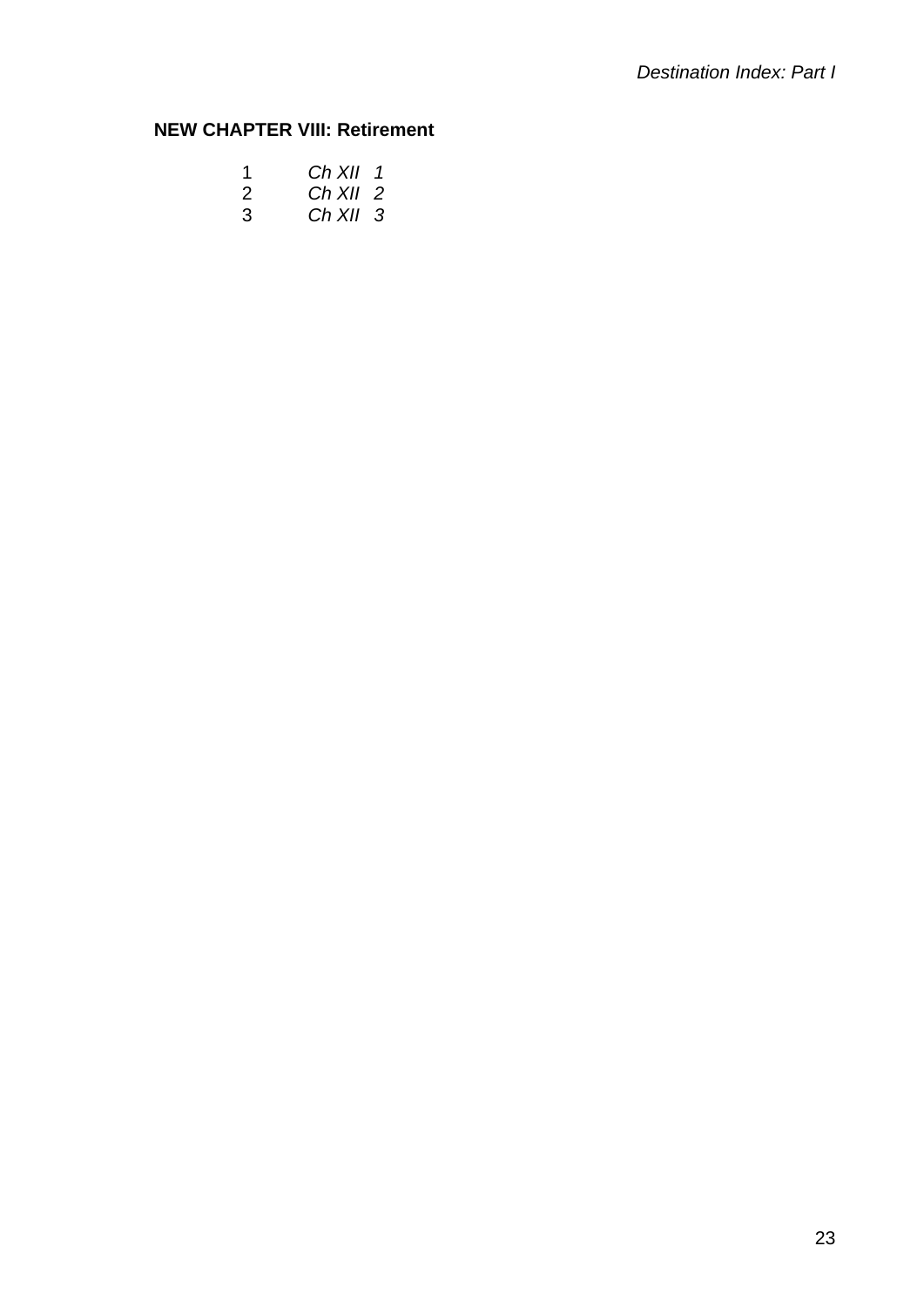### **NEW CHAPTER IX: The Tribunal and the Courts of the Church in Wales**

| Part I:   | General                     |                |                        |                                          |
|-----------|-----------------------------|----------------|------------------------|------------------------------------------|
|           | 1                           | $Ch X1 \t1(2)$ |                        |                                          |
|           | 2                           | Ch X1 39(1)    |                        |                                          |
|           | 3                           | Ch XI          | 39(2)                  |                                          |
|           | 4                           | Ch XI          |                        |                                          |
|           |                             |                | 39(3)(4)               |                                          |
|           | 5                           | Ch XI          | 40                     |                                          |
|           | 6                           | Ch XI 41       |                        |                                          |
|           | $\overline{7}$              | Ch XI          | 42                     |                                          |
| Part II:  | The Tribunal and the Courts |                |                        |                                          |
|           | 8                           |                | Ch XI 18/New/45        |                                          |
| Part III: | The Disciplinary Tribunal   |                |                        |                                          |
|           | 9                           | Ch X1 18       |                        |                                          |
|           | 10                          | Ch X1 19       |                        | Composition (rewritten)                  |
|           | 11                          | Ch X1 19(4)    |                        | (rewritten)                              |
|           | 12 <sub>2</sub>             | Ch XI 21       |                        |                                          |
|           | 13                          | Ch XI          | 20                     |                                          |
|           | 14                          |                |                        |                                          |
|           |                             | Ch XI          | 22                     | (rewritten)                              |
|           | 15                          | Ch X1 23       |                        |                                          |
|           | 16                          | Ch XI 24       |                        |                                          |
|           | 17                          |                | Ch XI 27/36(5)         | Powers                                   |
|           | 18                          | Ch X1 26       |                        |                                          |
|           | 19                          | Ch XI New      |                        |                                          |
|           | 20                          | Ch X1 25       |                        | Appointment of Registrar of the Tribunal |
| Part IV:  | The Diocesan Court          |                |                        |                                          |
|           | 21                          |                | New                    | Composition                              |
|           | 22                          |                | New                    | Jurisdiction                             |
|           | 23                          | Ch XI 7        |                        | <b>Faculty Procedure</b>                 |
|           | 24                          | Ch XI          | 8/10-12                | Appointment of the Chancellor of the     |
|           |                             |                |                        | <b>Diocese</b>                           |
|           | 25                          |                | Ch $X1 \t14(1)(2)/New$ |                                          |
|           | 26                          | Ch XI          | 15                     |                                          |
|           | 27                          | Ch XI          | $9 - 12$               | Appointment of the Diocesan Registrar    |
|           | 28                          | Ch XI          | 13                     |                                          |
| Part V:   | <b>The Provincial Court</b> |                |                        |                                          |
|           | 29                          | Ch XI          | 30                     | Composition                              |
|           | 30                          | Ch XI          | 32                     |                                          |
|           | 31                          | Ch XI          | 31                     |                                          |
|           | 32                          | Ch XI          | 29/New                 | Jurisdiction                             |
|           | 33                          |                | New                    |                                          |
|           | 34                          | Ch XI          | 38                     |                                          |
|           | 35                          | Ch XI          | 33                     | Appointment of Registrar of the          |
|           |                             |                |                        | <b>Provincial Court</b>                  |
|           | 36                          | Ch XI          | 34                     |                                          |
|           | 37                          | Ch XI          | 35                     |                                          |